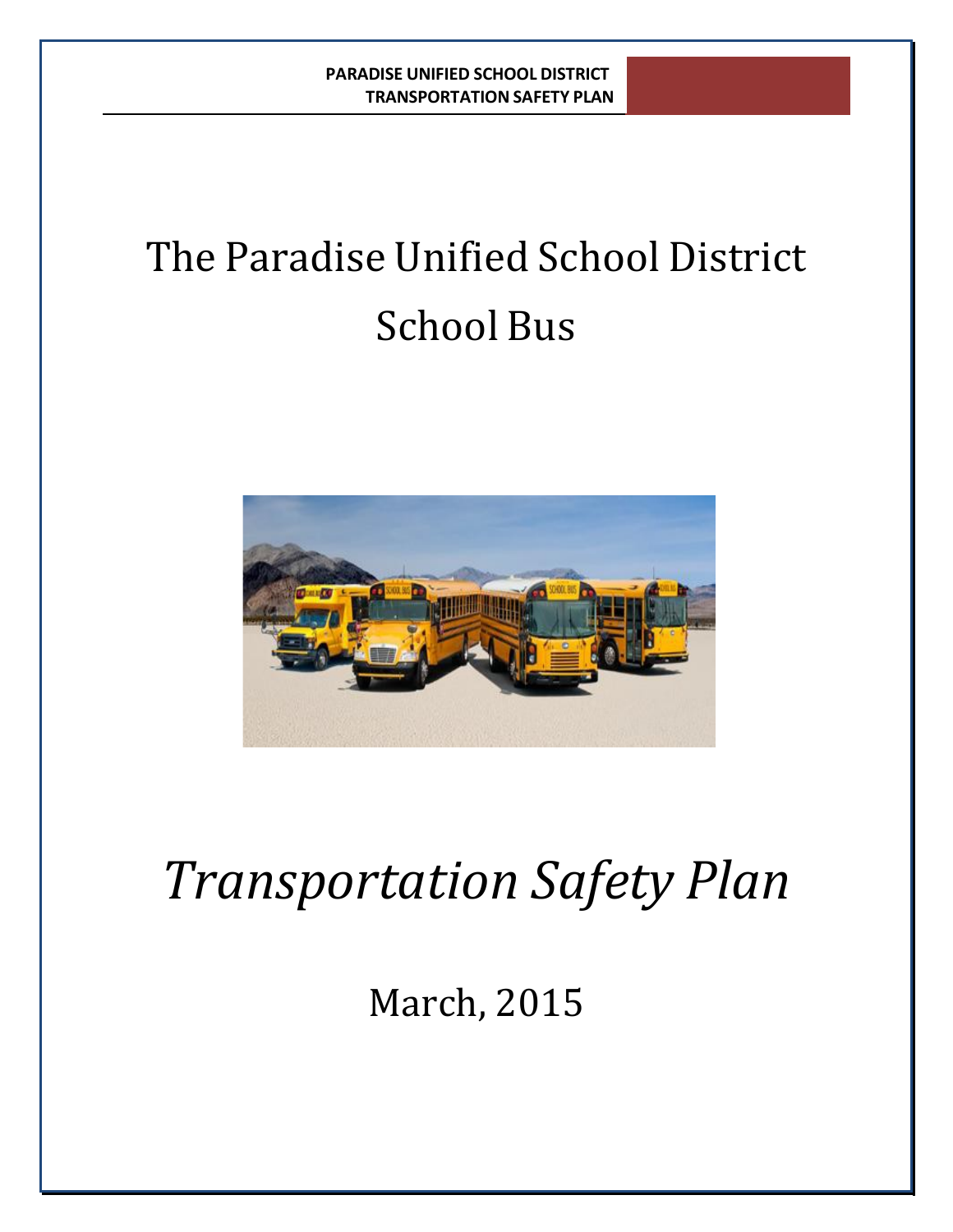#### Table of Contents

- Mission Statement
- **Transportation Safety Plan (EC 39831.3)**
- **Transportation Safety Plan (PUSD)** 
	- $\ddotplus$  Walking to and from bus stops
	- **E** School bus danger zones
	- $\frac{1}{2}$  Safe loading and unloading procedures
	- **↓** Designated school bus stops
	- **↓ Who Requires Escort Across Roadway**
	- $\triangleq$  Red light Crossing Instructions
- Emergency Evacuation and *Passenger Safety* (EC 39831.5)
	- $\overline{\phantom{a}}$  Bus Evacuations & Safety Instruction
	- School Activity Trip Safety Instruction
	- $\triangleq$  School Bus Rules
	- $\overline{\phantom{a} \bullet}$  Rules of conduct at bus stop
	- $\overline{\phantom{a}}$  Rules of conduct riding the school bus
	- **■** Discipline Process
- Foggy Day Weather, Reduced Visibility, Vehicle Code 34501.6
- **Transporting passengers with special needs** 
	- $\overline{\phantom{a}}$  Parental Responsibilities
	- $\triangle$  Confidentiality
	- $\overline{\phantom{a}}$  Pick up and drop off locations
	- $\blacksquare$  Routing and ride time
	- $\ddot{\phantom{1}}$  Loading and unloading zone communication and supervision
	- $\blacksquare$  Transporting medications
	- $\ddot{\phantom{a}}$  Transporting children in wheelchairs and safety vests
	- **↓** Driver-Parent-Teacher communication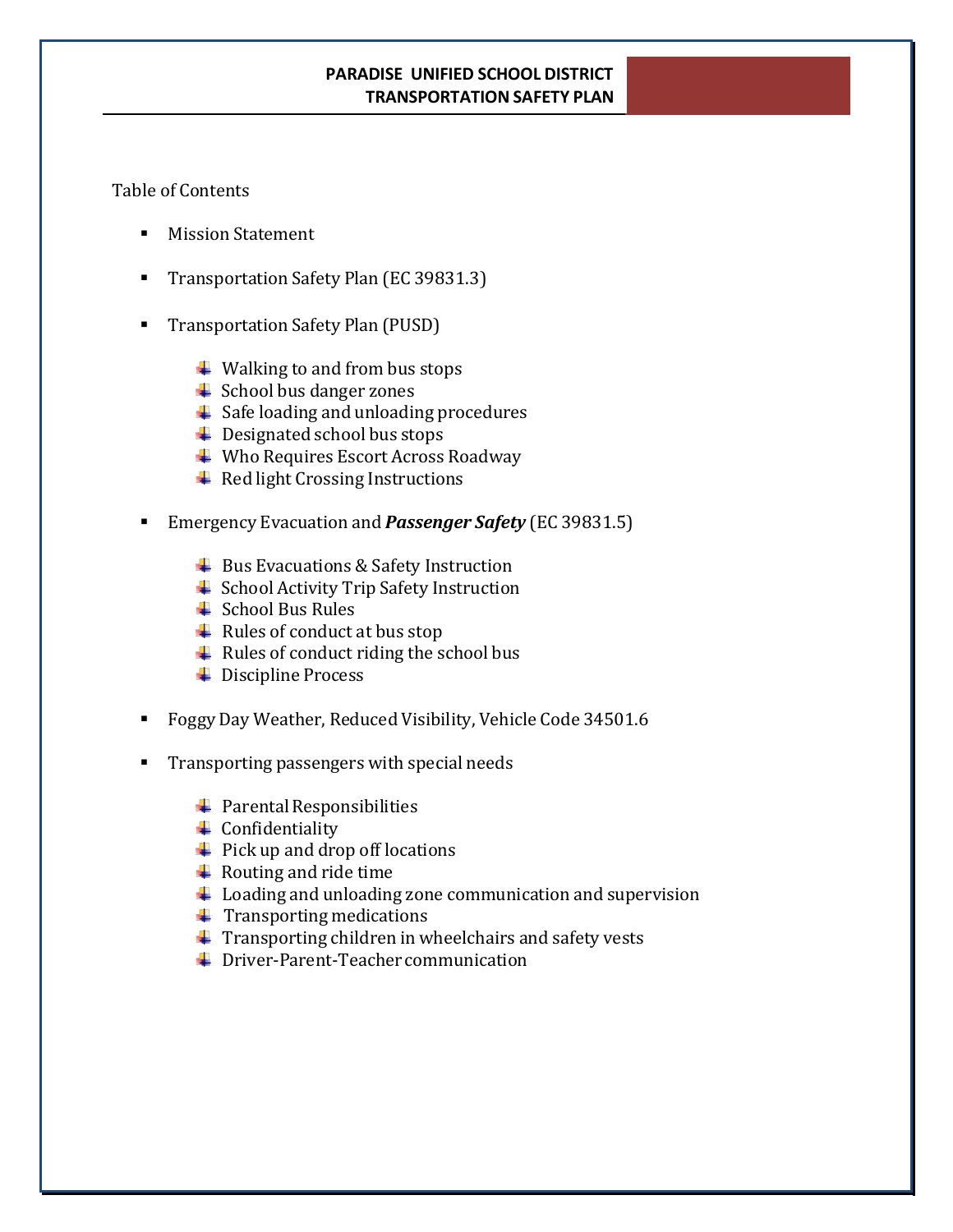# **PARADISE UNIFIED SCHOOL DISTRICT (PUSD),**

#### *TRANSPORTATION MISSION STATEMENT*

The PUSD Transportation Department is dedicated to provide safe, efficient and respectful service. Our professional drivers are dedicated towards creating and maintaining safe driving behaviors and positive and consistent social environments that best support our student's success. We believe the social development of our students is important. Therefore, we focus on making connections with our students so they understand that school bus drivers are an important part of their community support system where they feel supported by a safe and predictable social environment.

The PUSD School Bus Driver is one of the safest drivers in the Nation. Our drivers are part of a California team that has an unparalleled safety record. Simply put the more students who ride our Paradise USD busses, the safer our community's children will be. There is no safer transportation in the Nation than the California School Bus, and the PUSD Bus Drivers take pride in being part of this California team.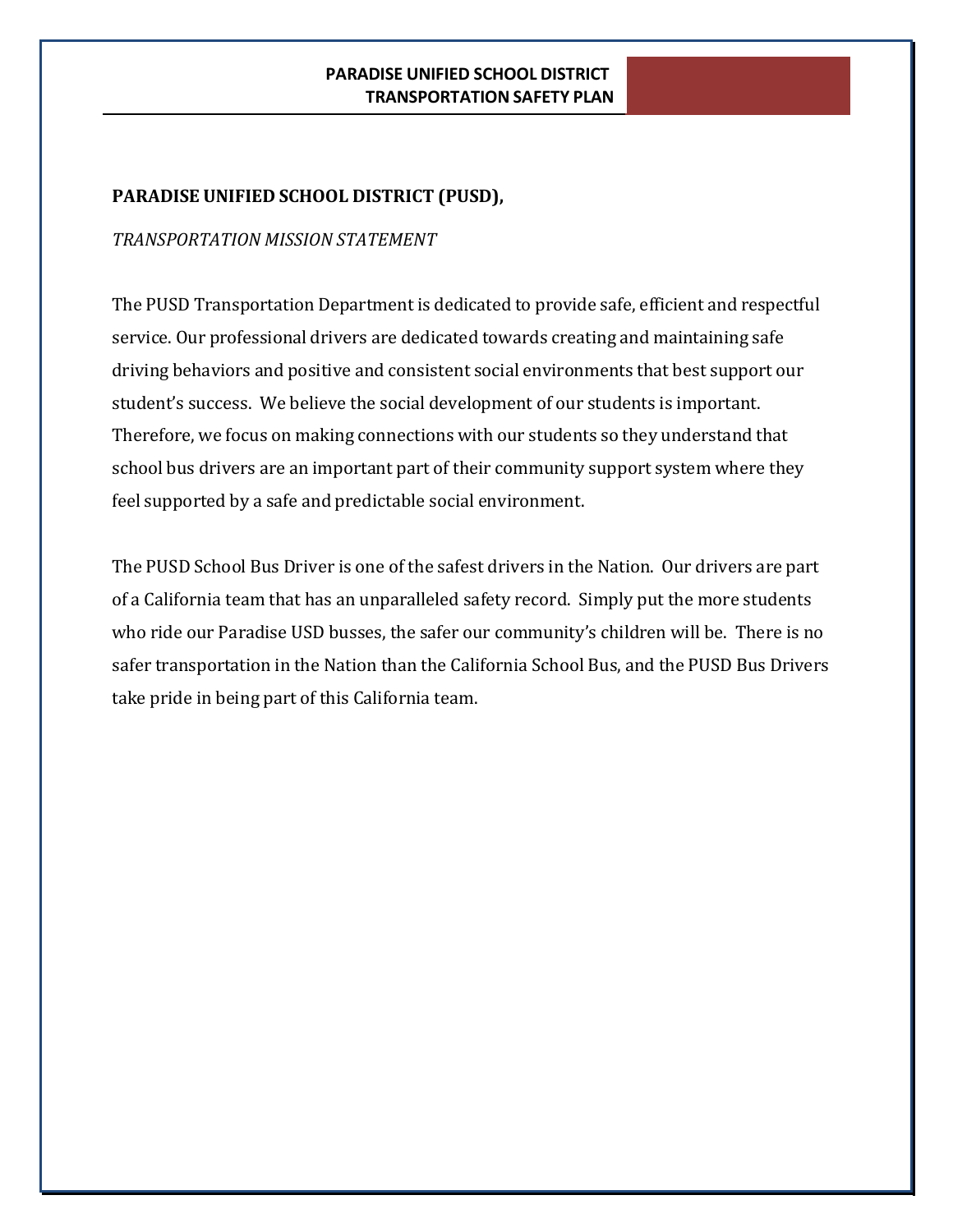# **CALIFORNIA EDUCATION CODE – 39831.3; Transportation Safety Plan**

The county superintendent of schools, the superintendent of a school district, or the owner or operator of a private school that provides transportation to or from a school or school activity shall prepare a transportation safety plan containing procedures for school personnel to follow to ensure the safe transport of pupils. The plan shall be revised as required. The plan shall address all of the following:

(a) Determining if pupils require escort pursuant to paragraph (1) (2), and (3) of subdivision (d) of section 22112 of the Vehicle Code.

(b) Procedures for all pupils in transitional kindergarten, kindergarten, and grades 1 to 8, inclusive, to follow as they board and exit the appropriate school bus at each pupil's school bus stop.

(B) Nothing in this paragraph requires a county superintendent of schools, the Superintendent of a school district, or the owner or operator of a private school that provides transportation to or from a school or school activity, to use the services of an onboard school bus monitor, in addition to the driver, to carry out the purposes of this paragraph.

(c) Boarding and exiting a school bus at a school or other trip destination. A current copy of a plan prepared pursuant to subdivision (a) shall be retained by each school subject to the plan and made available upon request to an officer of the Department of the California Highway Patrol.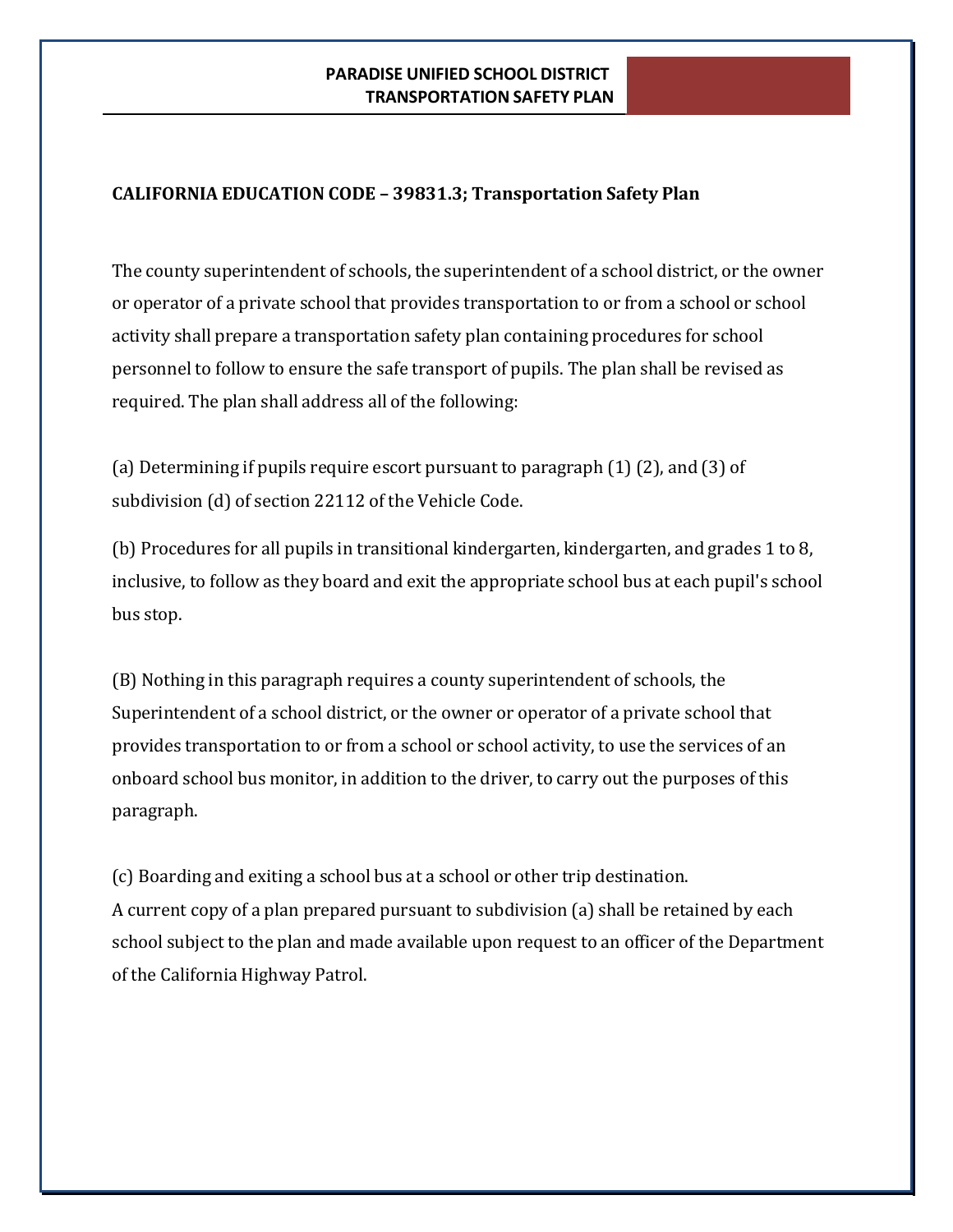# **Walking To and From School Bus Stops**

It is the responsibility of parents/guardians to insure their students arrive safely at the assigned bus stop and are ready to load the bus 5 minutes prior to the scheduled pick-up time of the route.

It is recommended that parents/guardians make arrangements to receive students when they are returned to their bus stop at the end of the day.

Parents/guardians and students are encouraged to develop a plan to ensure their student/s arrives safely home at the end of the day.

- Go directly to and from the bus stop.
- Plan the safest route with the fewest streets to cross.
- If possible cross streets at corners, using crosswalks if available. Look in all directions before crossing, and when safe, walk across the street. Always obey traffic signals.
- Do not run out in the street from between parked cars or shrubbery.
- Walk to and from school bus stops out of the roadway facing traffic.
- Never accept a ride from a stranger.
- **EXECT** Leave home early enough so you do not have to run to catch your bus.

The safe loading and unloading of students is our main concern. Therefore, students should be cautious with the walking route chosen to get to the school bus stop. Pupils should stay on sidewalks and walking paths while approaching and leaving school bus stops. Students shall wear safe clothing that is visible in hours of darkness.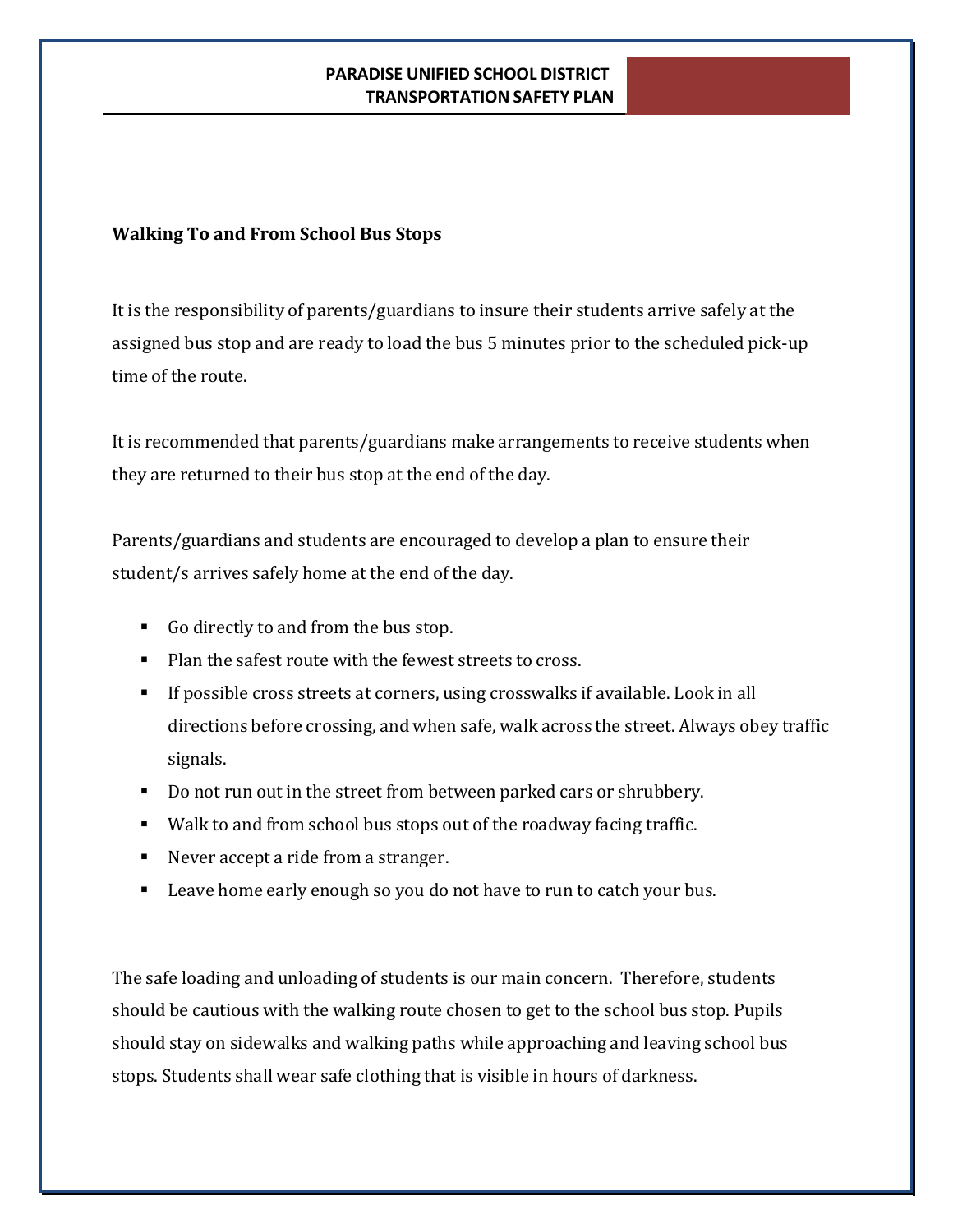Pupils shall wait at school bus stops in an orderly manner, remain in safe loading areas, and remain in loading area until the driver opens the entrance doors and orders pupils to approach the school bus.

Each student on a school bus must behave in a satisfactory manner in order for the driver to remain alert to the many hazards of driving. The safety of all students is of primary importance; a student who behaves in an unsatisfactory manner may be denied transportation. Students' conduct at school bus loading zones and school bus stops must be satisfactory (no horseplay allowed) to allow for the safe loading and unloading at these locations.

Parent reinforcement of these regulations will help considerably in maintaining a high level of safety and a low level of disciplinary problems.

Parents/Guardians may be responsible for any damage to vehicles or property caused directly by their students.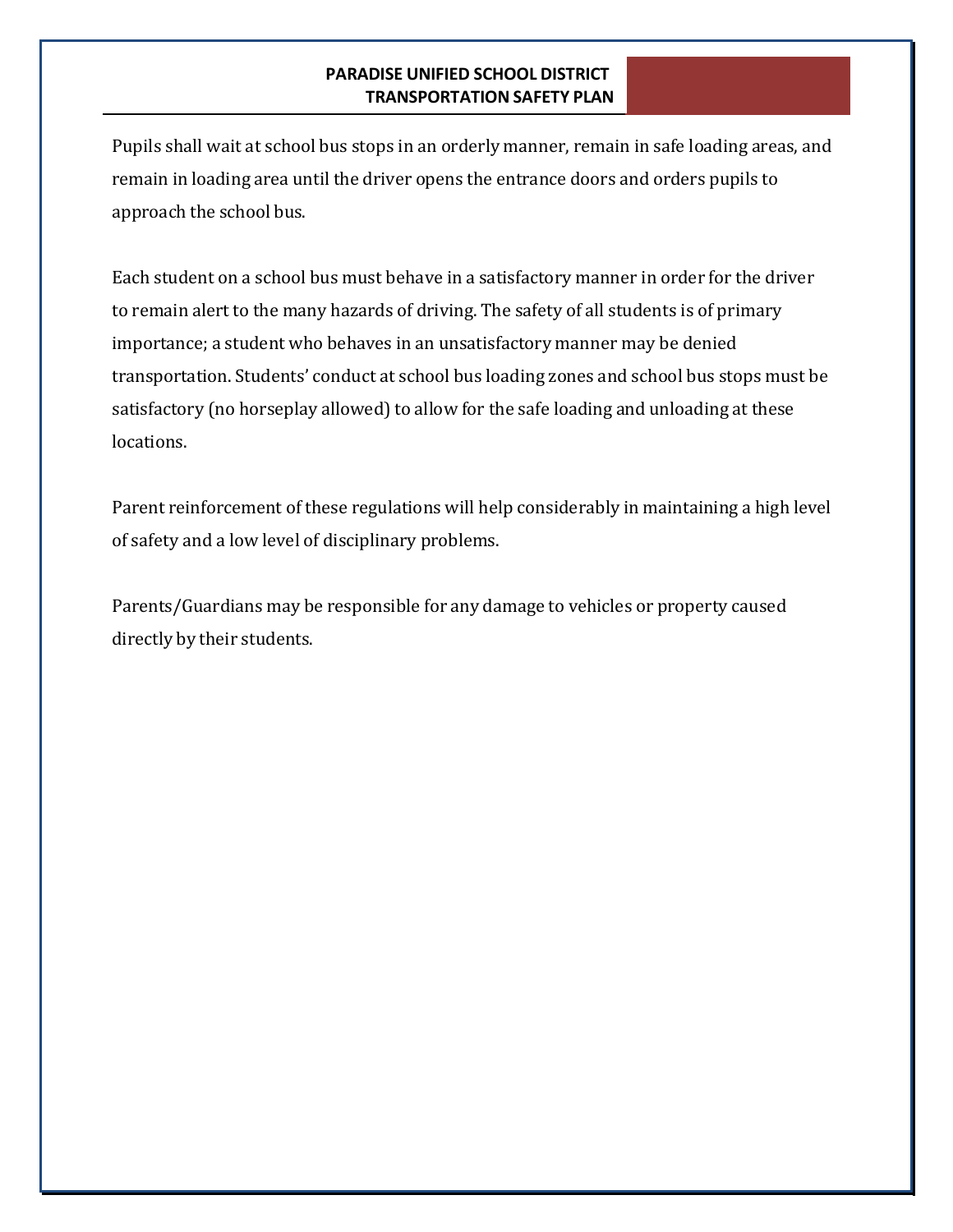## **School Bus Danger Zone**

School busses are large commercial vehicles and are difficult to see around because of their size; therefore, they create blind spots where children may be present. Understanding the 12 foot danger zone area around the bus helps keep our children safe. Children should never go under or in front of the bus. Children should store items inside a backpack where they are less likely to be dropped under the bus. If any child needs to cross the roadway in which the bus is traveling upon, the driver shall escort the pupil across the roadway. Always slow your vehicle when you are around a school bus and stop when the red lights are flashing. Flashing amber lights on the school bus is a warning to slow down and stop for the subsequent red light flashing signal system on the school bus.

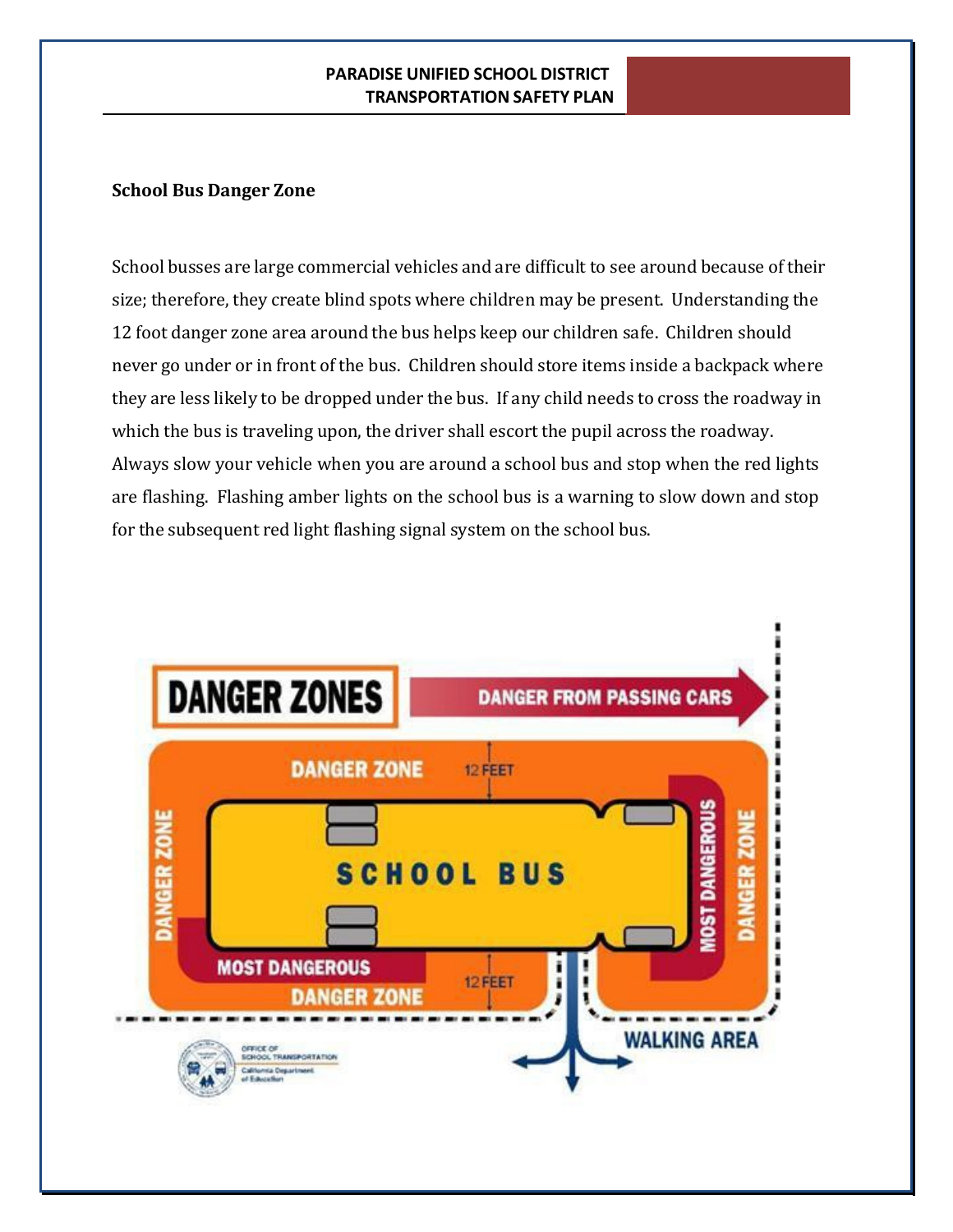#### **SAFE LOADING AND UNLOADING PROCEDURES**

# **Procedures for all pupils to follow as they board and exit the appropriate school bus at schools, school bus stops, or trip destinations.**

- Pupils shall follow the instructions of the school bus driver, who is in charge at all times.
- **Pupils shall board and exit the school bus only at bus stops designated by the school** district Superintendent or Superintendent's designee.
- **Pupils shall not approach the school bus to board it, or leave their seats to exit it,** until the bus comes to a complete stop and the front entrance door has been opened.
- Pupils shall board and exit the school bus in an orderly manner.
- Pupils who require escort pursuant to section 22112 of the Vehicle Code shall:
	- o Wait for the bus driver to exit the bus first.
	- o After exiting the bus, cross the roadway only when the bus driver tells them it is safe to do so.
	- o Walk straight across the roadway between the bus driver and the front of the bus.
	- o After crossing, stay clear of the roadway.
- Pupils who do not require escort pursuant to section 22112 of the Vehicle Code shall:
	- o In an orderly manner, immediately leave the vicinity of the school bus.
	- o Stay clear of the roadways.

**Procedures for all drivers to follow as they board and exit the appropriate school bus at schools, school bus stops, or trip destinations.**

 School bus drivers shall continuously monitor the safety of their school bus route and school bus stops and report any potential hazards so the route or bus stop can be reviewed for safety by the transportation coordinator or director.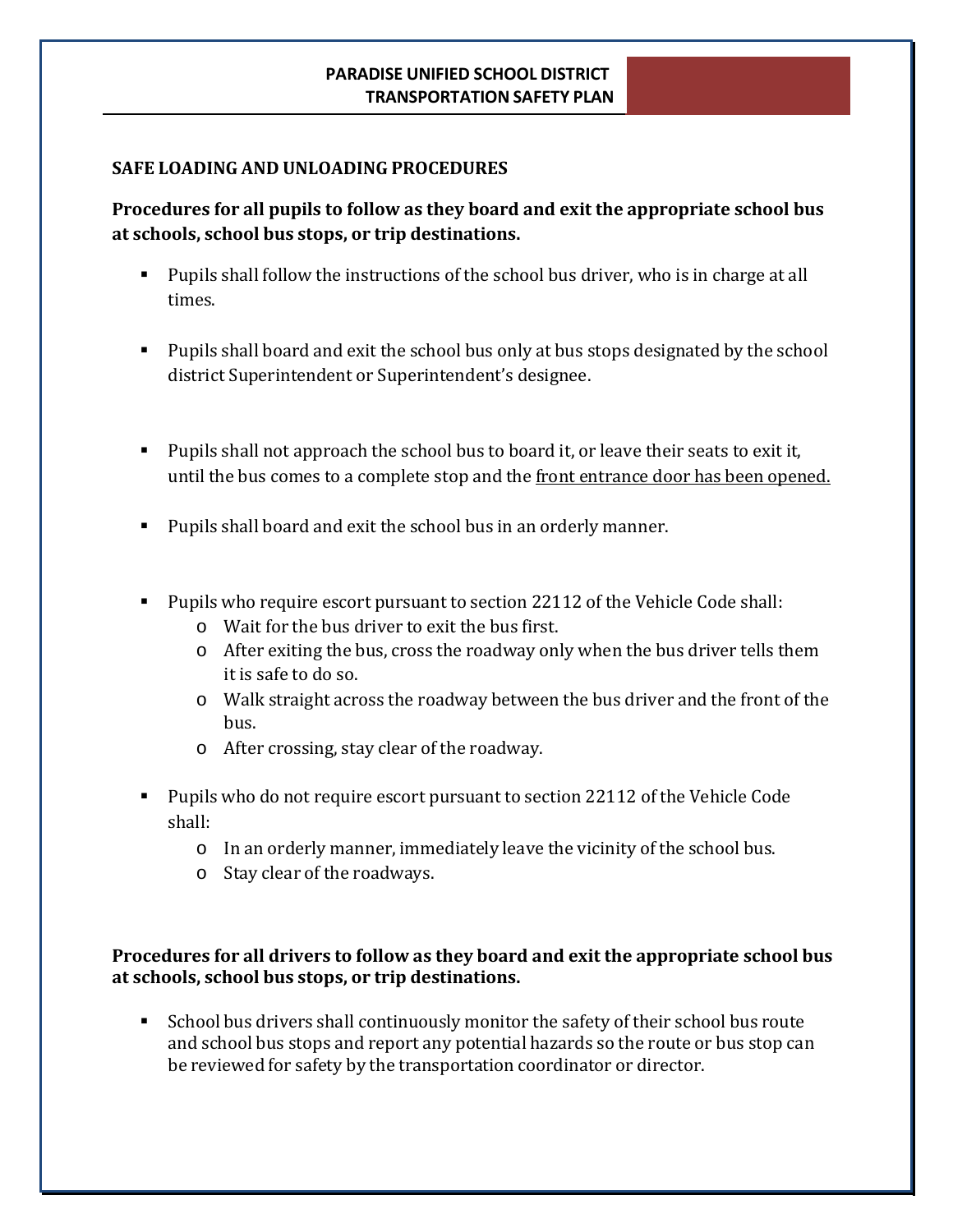- School bus drivers shall have authority (13 CCR 14103) of the pupils they transport and respond to any observed unsafe behaviors or conditions.
- School bus drivers shall use the flashing amber and red light signal system, as described in VC 22112, at all times the school bus is stopped for the purpose of loading and unloading, unless prohibited to do so as stated in VC 22112,

# **Determining if pupils require escort pursuant to paragraph (1) (2), and (3) of subdivision (d) of section 22112 of the Vehicle Code.**

- All students must be accounted for, by checking the student name on roster (route sheet), by bus pass, or by maintaining accurate counts.
- On route instructions, the District shall identify school bus stops where students may be required to be escorted pursuant to Section 22112 of the Vehicle Code. At such bus stops, the school bus driver shall determine which students require escort.
- School bus drivers shall ask pupils at every school bus stop where students are unloading from the school bus, "Does anybody need to cross the street at this school bus stop?"
- School bus drivers shall escort all students who must cross the highway or private road upon which the school bus is stopped. The driver shall use a hand held stop sign while escorting all students.
- School Bus drivers shall ensure all students who must cross the highway or private road upon which the school bus is stopped to walk in front of the bus as they cross.
- School bus drivers shall ensure that all pupils who need to cross the highway or private road upon which the school bus is stopped have crossed safely, and that all other pupils and pedestrians are a safe distance from the school bus before setting the school bus in motion.
- Students transported by the Paradise Unified School District, grades pre-Kindergarten through the 12th grade, needing to cross the street on which the bus is stopped, shall be provided escort service at those locations where traffic is not controlled by a traffic officer or an official traffic control signal.
- Additionally, drivers shall ask students at each stop if they must cross the street on which the bus is stopped to reach their destination. If so, the students crossing the street will be escorted. Each student being escorted across the street is required to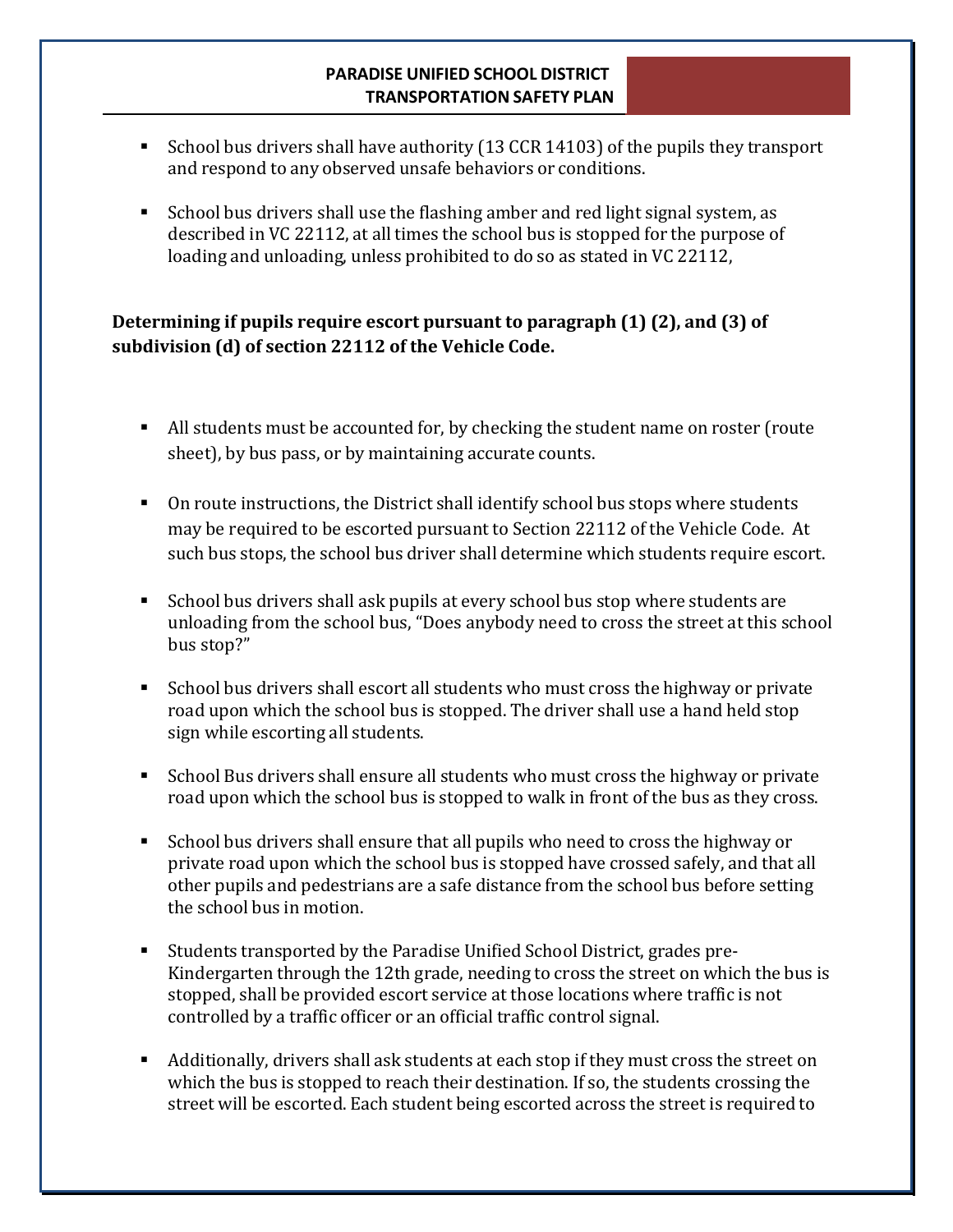cross under authority of the driver after unloading from the bus and crossing in front of the bus.

- The school bus crossing light system (Amber lights, red lights, and crossing arm, if equipped) shall be activated, as required, when the bus is stopped for the purpose of loading and unloading students if the school bus is parked on a highway or private road, unless under the direction of a traffic officer.
- The lights DO NOT allow students to cross the roadway or highway unless the driver has positioned themselves upon the roadway, ensured traffic has stopped and that the roadway is safe for pupils to cross, and the driver has verbally instructed pupils that it is safe to cross the roadway.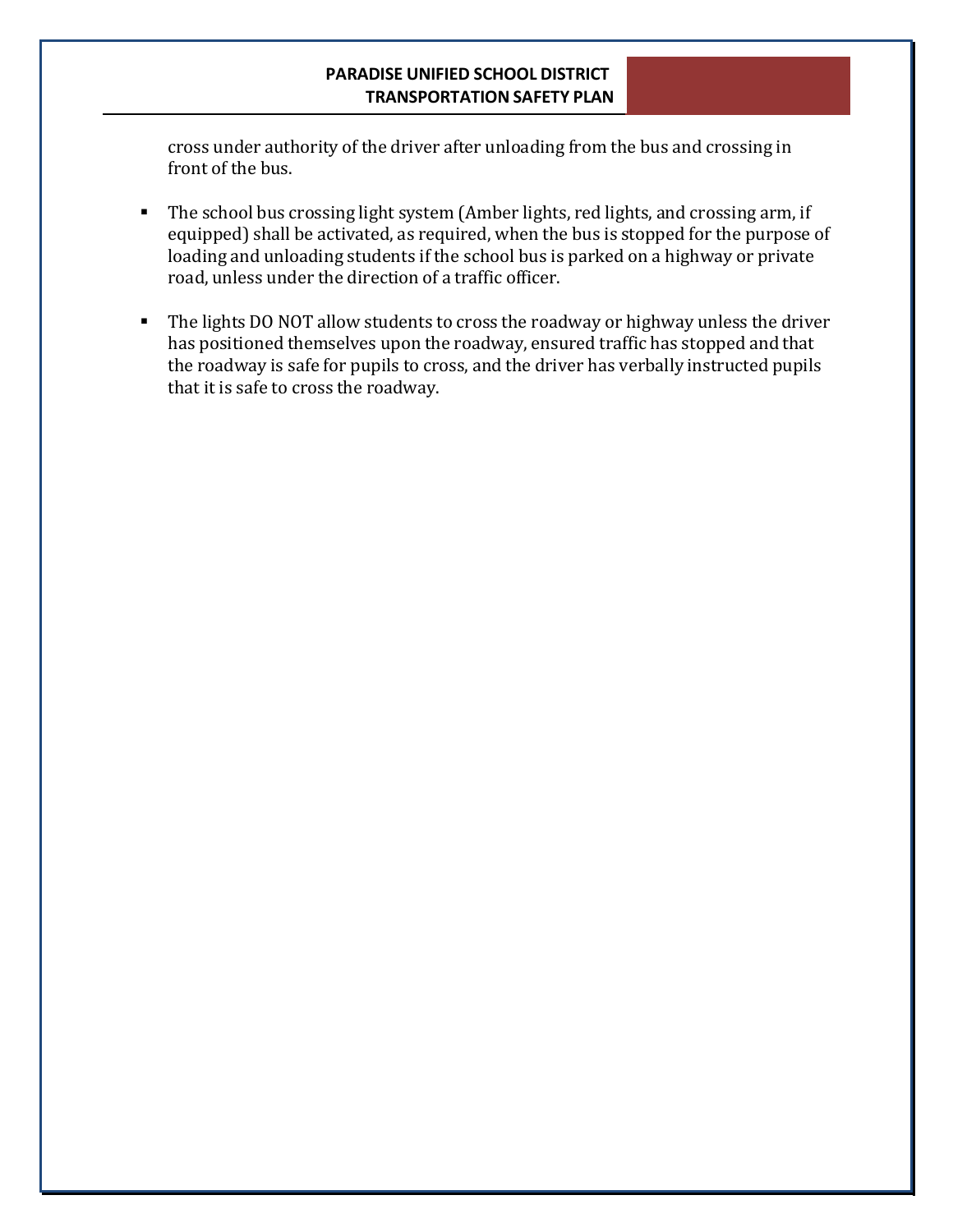# **INSTRUCTION IN SCHOOLBUS EMERGENCY PROCEDURE AND PASSENGER SAFETY, CALIFORNIA EDUCATION CODE - 39831.5**

(a) All pupils in transitional kindergarten, kindergarten, and grades 1 to 12, inclusive, in public or private school who are transported in a school bus or school pupil activity bus shall receive instruction in school bus emergency procedures and passenger safety. The county superintendent of schools, superintendent of the school district, or owner/operator of a private school, as applicable, shall ensure that the instruction is provided as follows:

(1) Upon registration, the parents or guardians of all pupils not previously transported in a school bus or school pupil activity bus and who are in transitional kindergarten, kindergarten, and grades 1 to 6, inclusive, shall be provided with written information on school bus safety. The information shall include, but not be limited to, all of the following:

(A) A list of school bus stops near each pupil's home. (See/call the PUSD Transportation Department for this information)

(B) General rules of conduct at school bus loading zones. (See Below)

(C) Red light crossing instructions. (See Above)

(D) School bus danger zone. (See Above)

(E) Walking to and from school bus stops. (See Above)

(2) At least once in each school year, all pupils in transitional kindergarten, kindergarten, and grades 1 to 8, inclusive, who receive home-to-school transportation shall receive safety instruction that includes, but is not limited to, proper loading and unloading procedures, including escorting by the driver, how to safely cross the street, highway, or private road, instruction on the use of passenger restraint systems, as described in paragraph (3), proper passenger conduct, bus evacuation, and location of emergency equipment.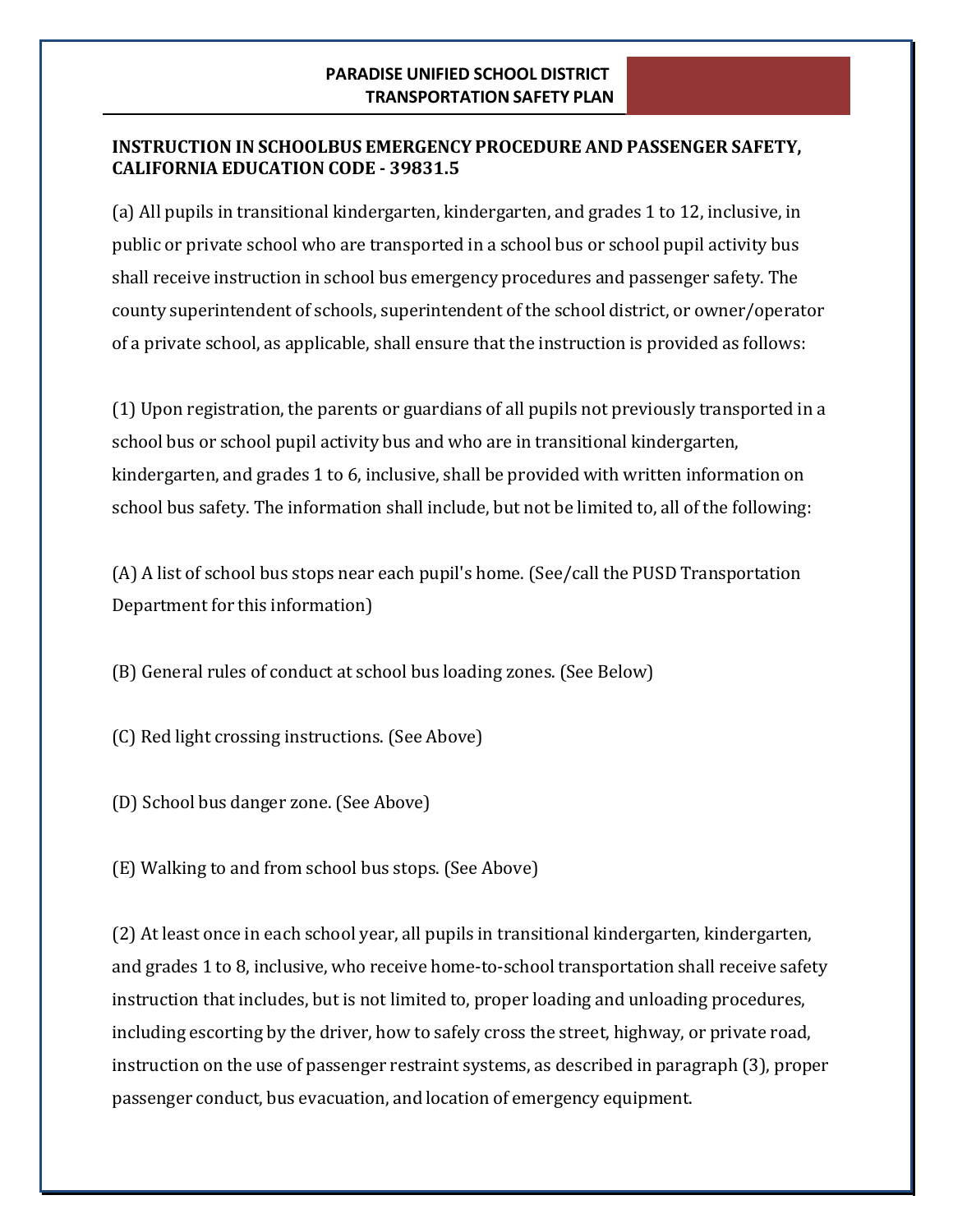(3) Instruction also may include responsibilities of passengers seated next to an emergency exit. As part of the instruction, pupils shall evacuate the school bus through emergency exit doors.

(3) Instruction on the use of passenger restraint systems, when a passenger restraint system is installed, shall include, but not be limited to, all of the following:

(A) Proper fastening and release of the passenger restraint system.

(B) Acceptable placement of passenger restraint systems on pupils.

(C) Times at which the passenger restraint systems should be fastened and released.

(D) Acceptable placement of the passenger restraint systems when not in use.

(4) Prior to departure on a school activity trip, all pupils riding on a school bus or school pupil activity bus shall receive safety instruction that includes, but is not limited to, location of emergency exits, and location and use of emergency equipment. Instruction also may include responsibilities of passengers seated next to an emergency exit.

(b) The following information shall be documented each time the instruction is given:

(1) Name of school district, county office of education, or private school.

(2) Name and location of school.

(3) Date of instruction.

(4) Names of supervising adults.

(5) Number of pupils participating.

(6) Grade levels of pupils.

(7) Subjects covered in instruction.

(8) Amount of time taken for instruction.

(9) Bus driver's name.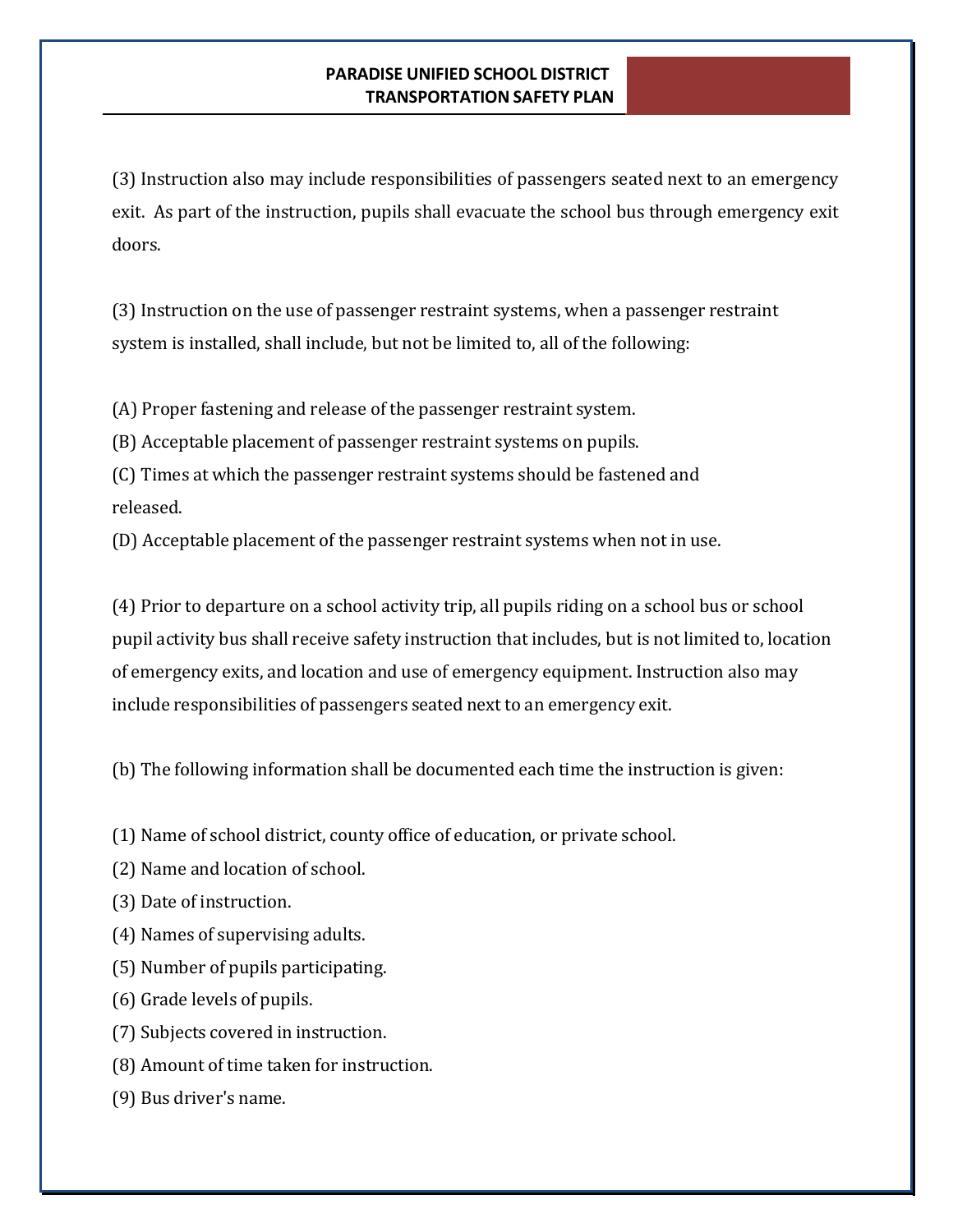(10) Bus number.

(11) Additional remarks.

The information recorded pursuant to this subdivision shall remain on file at the district or county office, or at the school, for one year from the date of the instruction, and shall be subject to inspection by the Department of the California Highway Patrol.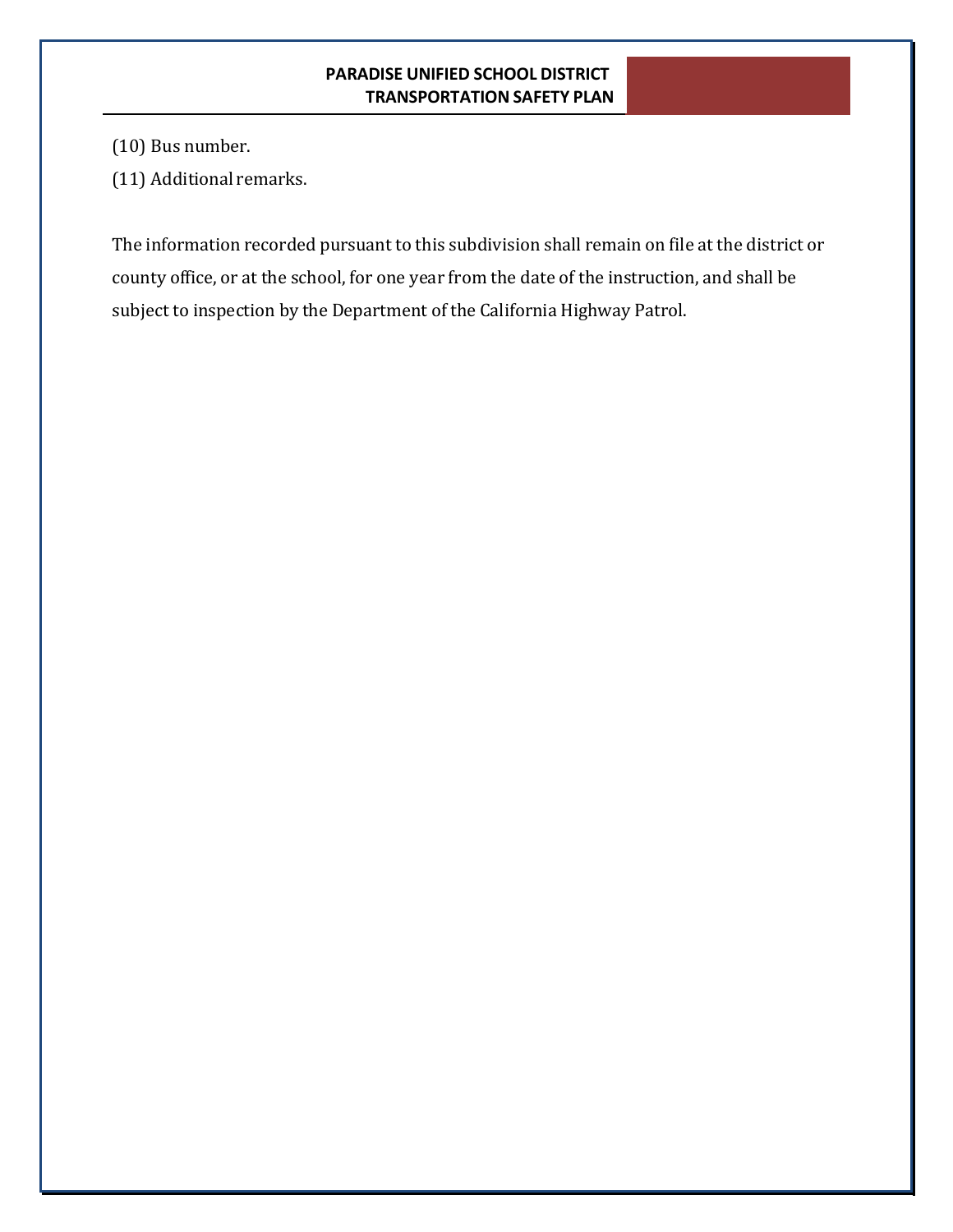# **School Bus Rules**

The PUSD Transportation Department has established rules and regulations for students riding school buses. The Transportation Department for the District needs your help to ensure that each student rider is transported safely and efficiently. You can begin by reading these rules and regulations and discussing them with your student.

The California Code of Regulations Title 5, Section 14103 states: "Pupils transported in a school bus or in a school pupil activity bus shall be under the authority of, and responsible directly to, the driver of the bus, and the driver shall be held responsible for the orderly conduct of the pupils while they are on the bus or being escorted across a street, highway, or road. Continued disorderly conduct or persistent refusal to submit to the authority of the driver shall be sufficient reason for a pupil to be denied transportation. A bus driver shall not require any pupil to leave the bus en-route between home and school or other destinations."

## **Rules of Conduct at the School Bus Stop**

- Students will arrive at the bus stop at least five (5) minutes before the bus is scheduled to arrive. If applicable, have your bus pass ready to show to the driver upon boarding the bus.
- Horseplay is not permitted at the bus stop. Respect other people's property; don't run or play in people's yards, climb on their trees, fences, or walls.
- Stay on the sidewalk at the bus stop. Wait completely off the road for the bus.
- Stand twelve (12) feet to the front of the bus as it pulls toward the curb. DO NOT approach the bus until the door has opened.
- Bus riders are encouraged to arrive at their bus stops, no earlier than five minutes before the scheduled time of pick-up. Students who arrive at bus stops too early often get bored and cause most behavior problems.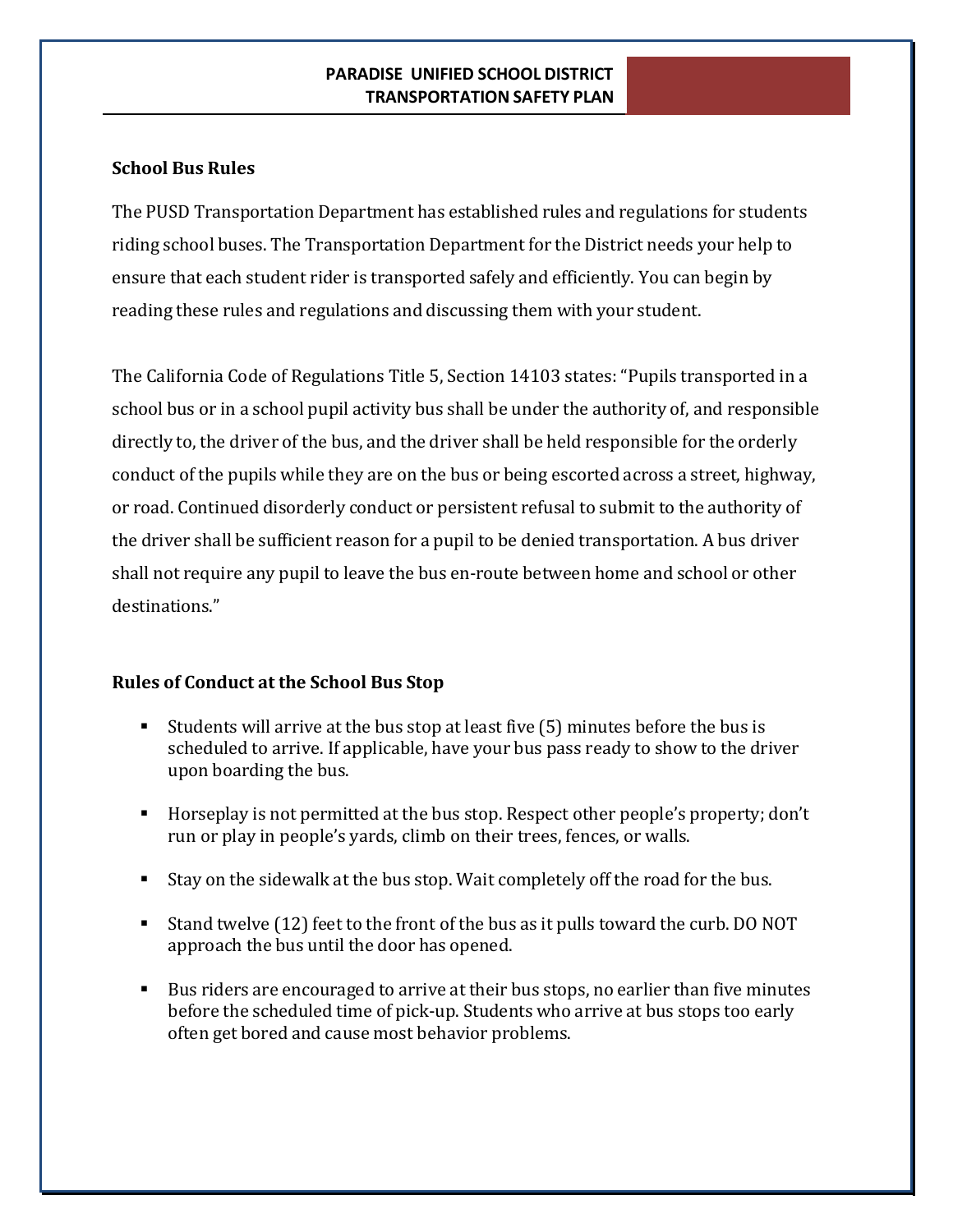- Bus drivers will not depart pick up stops before the scheduled time. The clocks are set in our Transportation Department by satellite signal. Parents can set their clocks by accessing the internet [\(www.](http://www/) U.S.time.Org)
- The bus driver will make every effort to arrive at the bus stop at the schedule time for pick up. If the bus arrives early, the driver will wait until the schedule time before departing. In order to remain on schedule, the driver cannot wait at any stop beyond the schedule pick up time.
- Take home times are considered more flexible than pick up times, and it is possible that some students might be delivered to their stops earlier than scheduled. This could occur when a driver gains time by bypassing bus stops of absent students.
- Bus routes are written to allow students seven minutes to load the bus after school dismisses. In order to stay on schedule, the buses must depart the school on time.
- The bus driver has the authority to assign students to specific seats as deemed necessary.
- Bus drivers are required by law to load and discharge passengers only at authorized stops as listed on scheduled home-to-school or school-to home routes or other trip destinations.
- Please do not ask or expect a driver to stop at a location other than the student's assigned bus stop.
- Many special education students must be met by a responsible adult. If no one is available to meet the student, the bus driver completes the route and returns to the stop, takes the student back to school, or if necessary will take the student to the Police Department.
- High School, Middle and Junior High Students do not have to be met at their bus stops.
- However, if a student is hesitant or reluctant to get off the bus at his or her stop, the student will not be forced to get off. The student will then be returned to school and every attempt will be made to notify parent.
- Buses are not allowed to stop at any place other than a designated school bus stop. Parents should not flag down or drive in front of a bus in order to stop it.
- When necessary to cross the street, the school bus driver must escort the student and always cross in front of the bus. Wait for the driver's instructions.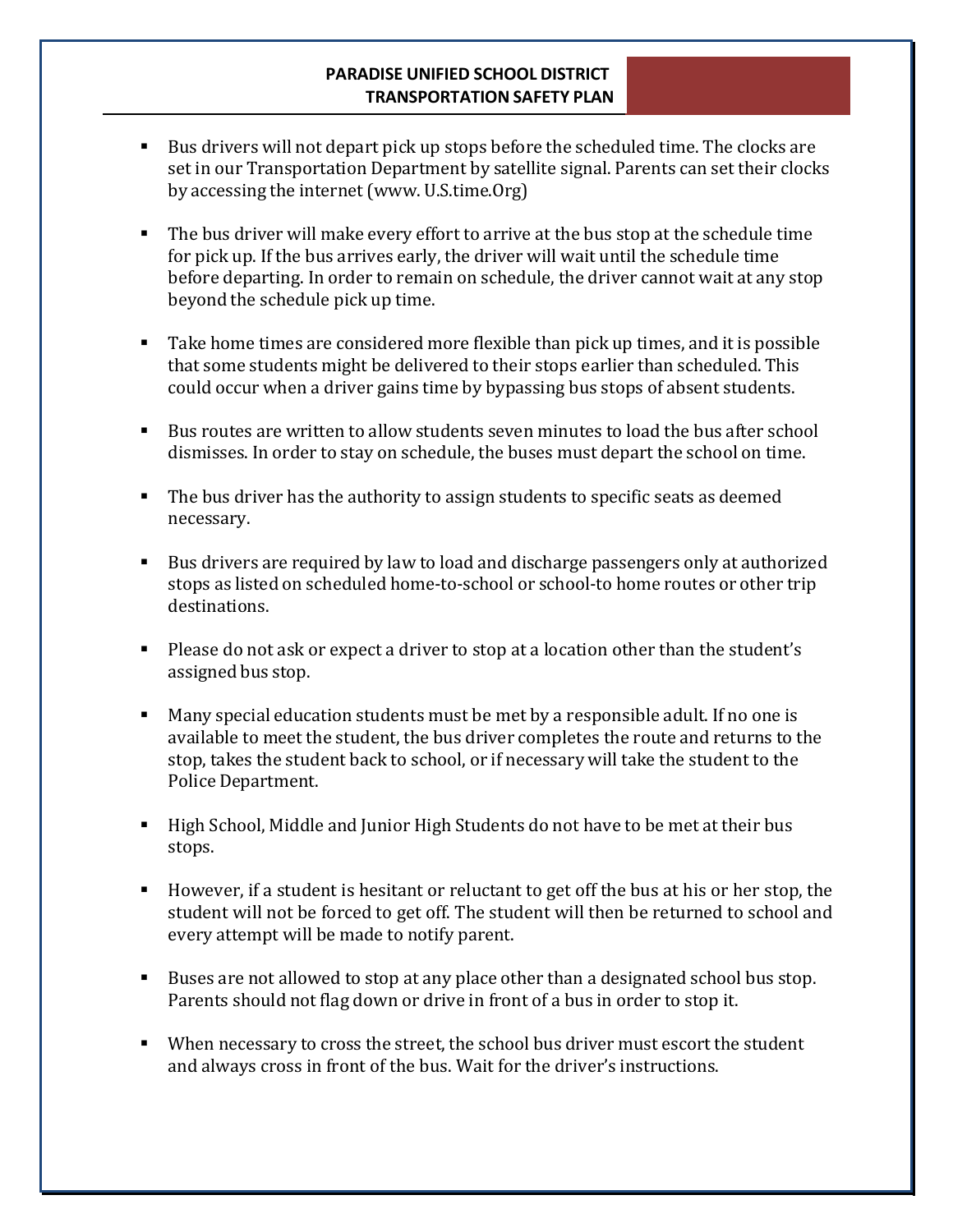Respect the rights and property of others while at the bus stop and on the bus. Students defacing property at the bus stop or on the bus will be required to pay for damages and may lose bus riding privileges.

# **Rules of Conduct on the School Bus**

- Students are to follow the instructions of the driver; no insolence or disrespect will be tolerated and will be subject to suspension of riding privileges. Do not use profane language, obscene gestures, or create distractions that may affect the driver's ability to operate the bus safely.
- Help keep the bus free of litter by not eating or drinking on the bus unless authorized by the driver.
- For all Junior High and High School Students, if departing the bus at a different bus stop other than your own, give the driver written permission, signed by parent or guardian upon entering the bus.
- Remain seated, facing forward with legs, feet and other objects clear of the aisle while the bus is in motion. Keep all parts of the body inside the bus at all times.
- Avoid all abusive body contact while at the bus stop and while on the bus. Fighting at the bus stop or on the bus is an automatic and immediate suspension of riding privileges.
- Remain quiet at railroad crossings.
- Littering public roadways is an unlawful offense, punishable by fines. Do not throw anything out of the bus windows.
- No tampering with the controls, emergency exits or other equipment on the bus or in any way endangers the safety of others.
- No pets, rodents, bugs, or animals of any kind may be on the bus.
- Hazardous or destructive objects of any kind (i.e. firearms, weapons, glass objects or containers, explosives, sharp or pointed objects, lighters or matches) will not be accepted for transportation.
- Any sporting equipment must be enclosed in a bag before boarding the bus. Emergency exits and aisles must be kept clear in case of emergency.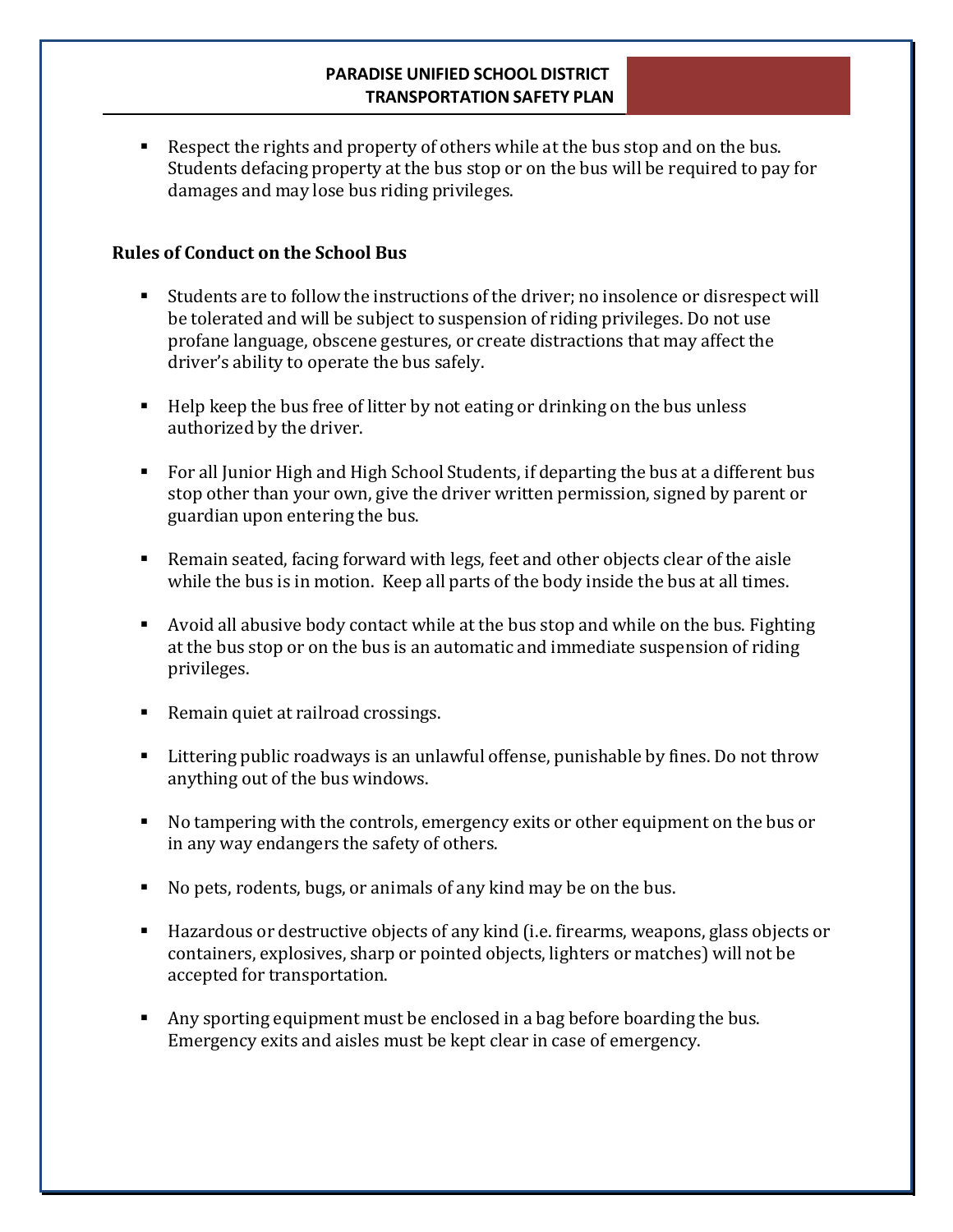#### **Discipline Process**

Any student who breaks the rules and/or regulations of the Transportation Department may receive a "Behavior Incident Report" and may be denied transportation.

It is important to remember that pupils have responsibilities which they must meet if they are to retain the privilege of riding a school bus.

- **First Report** Warning and notification of parent or guardian
- **Second Report** 1-2 day suspension of transportation privileges and notification of parent or guardian
- **Third Report** –10 day suspension of transportation privileges (Transportation privileges may be denied for remainder of the school year and notification of parent and guardian)

\* For cases of severe misconduct, students may be assigned additional discipline as determined by the superintendent's designee or school principal.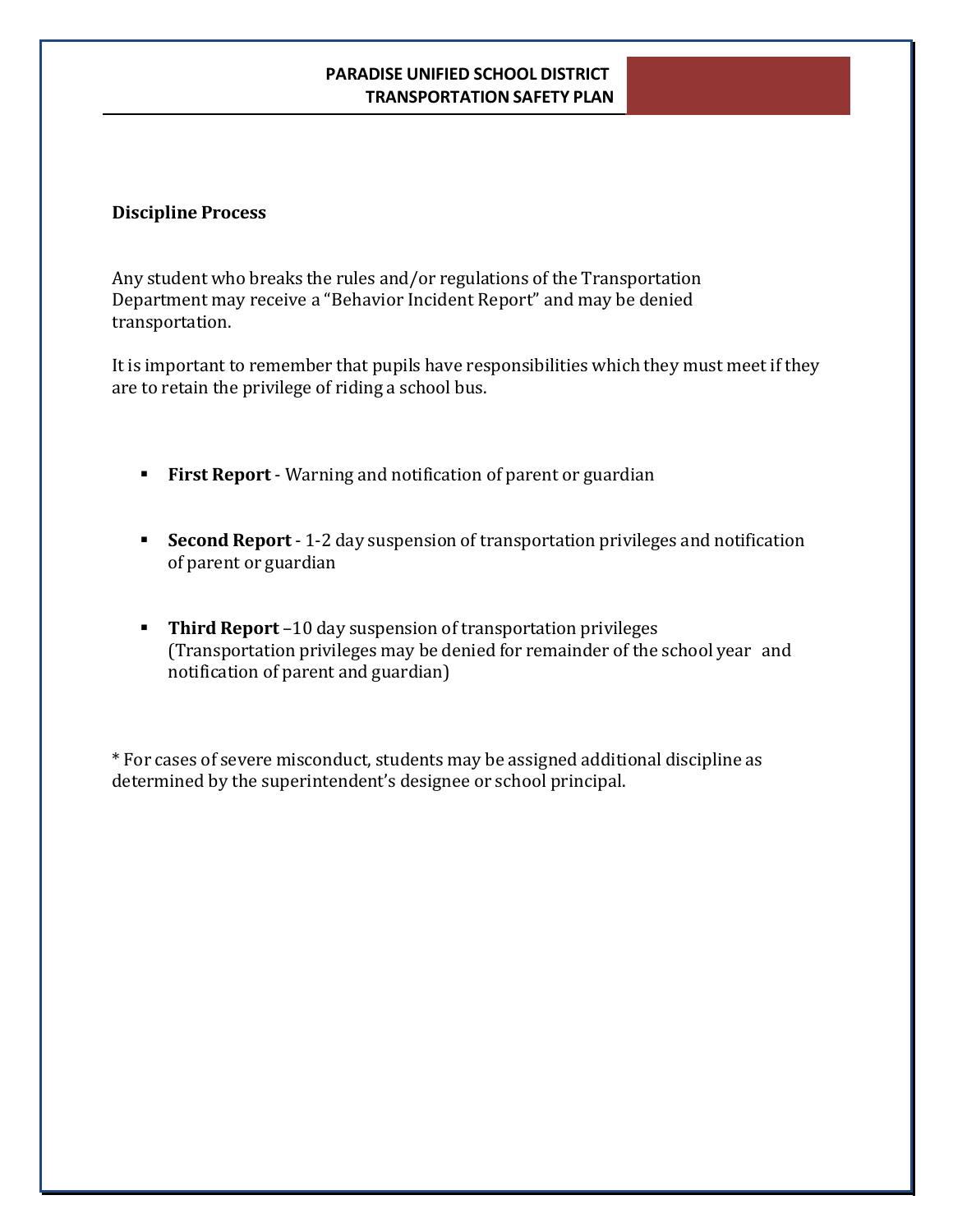# **Foggy Day / Reduced Visibility, Vehicle Code 34501.6**

School buses: Reduced Visibility

The governing board of a local educational agency that provides for the transportation of pupils shall adopt procedures that limit the operation of school buses when atmospheric conditions reduce visibility on the roadway to 200 feet or less during regular home-toschool transportation service. Operational policies for school activity trips shall give school bus drivers discretionary authority to discontinue school bus operation if the driver determines that it is unsafe to continue operation because of reduced visibility.

# **Foggy Day / Reduced Visibility, PUSD**

Foggy or inclement weather may result in service delays or cancellations. By law, school buses are prohibited from traveling when there is less than 200 feet of visibility in each direction. Parents are advised to listen to or watch local television and radio stations for weather updates and service delays. You may also call our Transportation Office Line at (530) 872-6484 and for updates. Students should not stand at the bus stop longer than 30 minutes beyond the usual bus arrival time. Remember, while the sun may have broken through in your area, your bus may still be experiencing delays.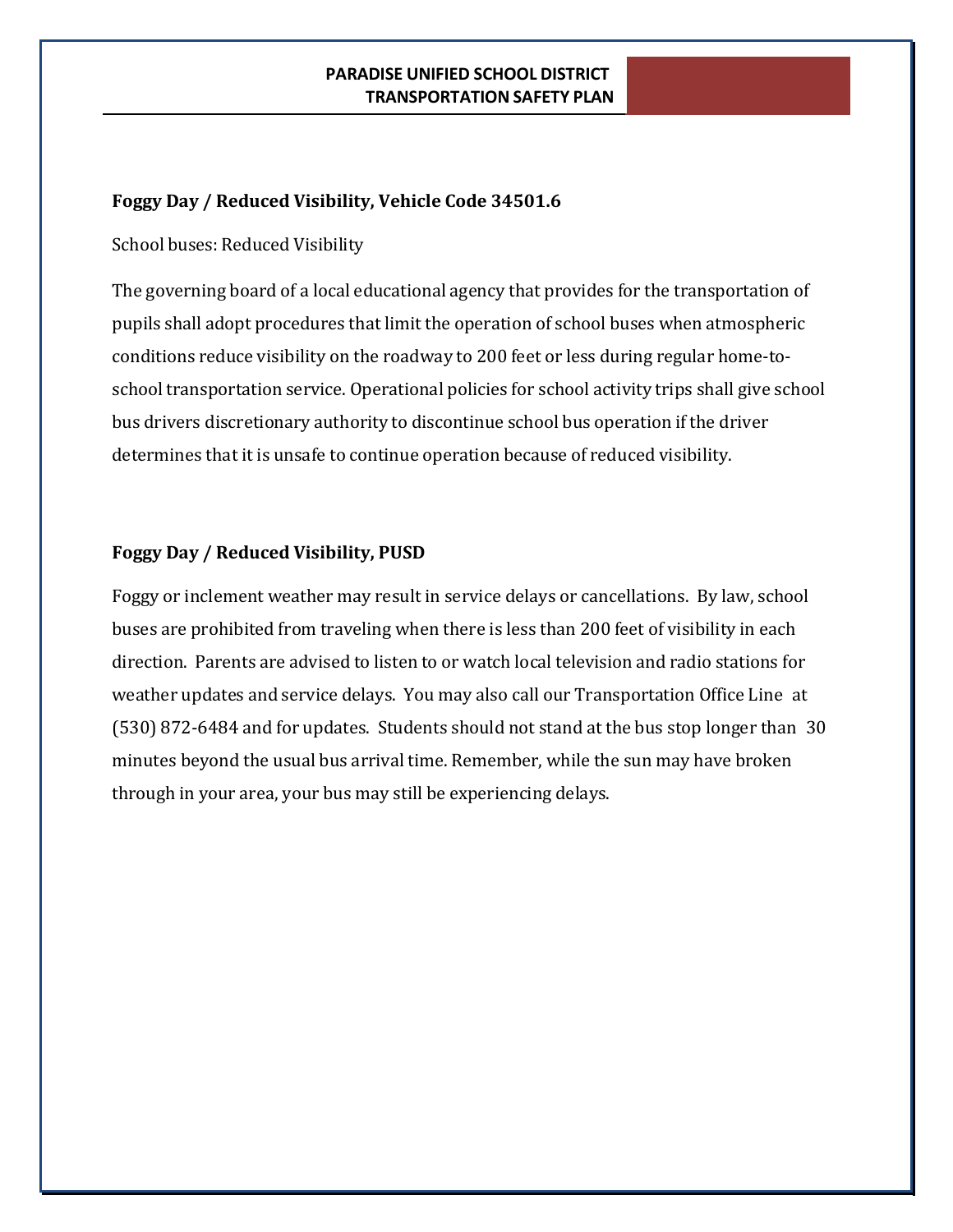#### **TRANSPORTING PASSENGERS WITH SPECIAL NEEDS**

The PUSD student support system is designed to help identify children with disabilities early. Identifying learning disabilities early helps parents and professionals teach students the skills, through special education (*EC* 56031), to overcome and/or cope with a disability.

When the IEP team determines that a child is eligible for special education, the parent and school staff will identify the student's proper placement, goals, and objectives to help identify annual progress. Related services are identified, and any special transportation services needed for the student to gain access to an education are written into the IEP. When transportation is identified in the IEP as a *related service*, school bus transportation is provided.

Once transportation is identified as a related service, our special education department submits transportation request forms. Then, transportation adds the student to a route within 3-5 working days, at which time transportation will contact parents in regard to student pick up and drop off times. Transportations services cannot be provided until transportation has been approved through the PUSD special education department.

Transporting students with special needs requires appropriate care and concern. Your student's success is dependent upon maintaining positive communication, cooperation, and collaboration between parents, teachers, and the school bus driver.

PUSD bus drivers give thought to their personal attitude and behavior and how they affect the people served. A driver's good attitude will affect behavior and become evident in the quality of service provided. Drivers reflect a positive attitude through their actions and their ability to socialize with students with disabilities.

The bus driver's participation in the student's education starts with getting to know each unique child. Such an action demonstrates care. Be sensitive in communications and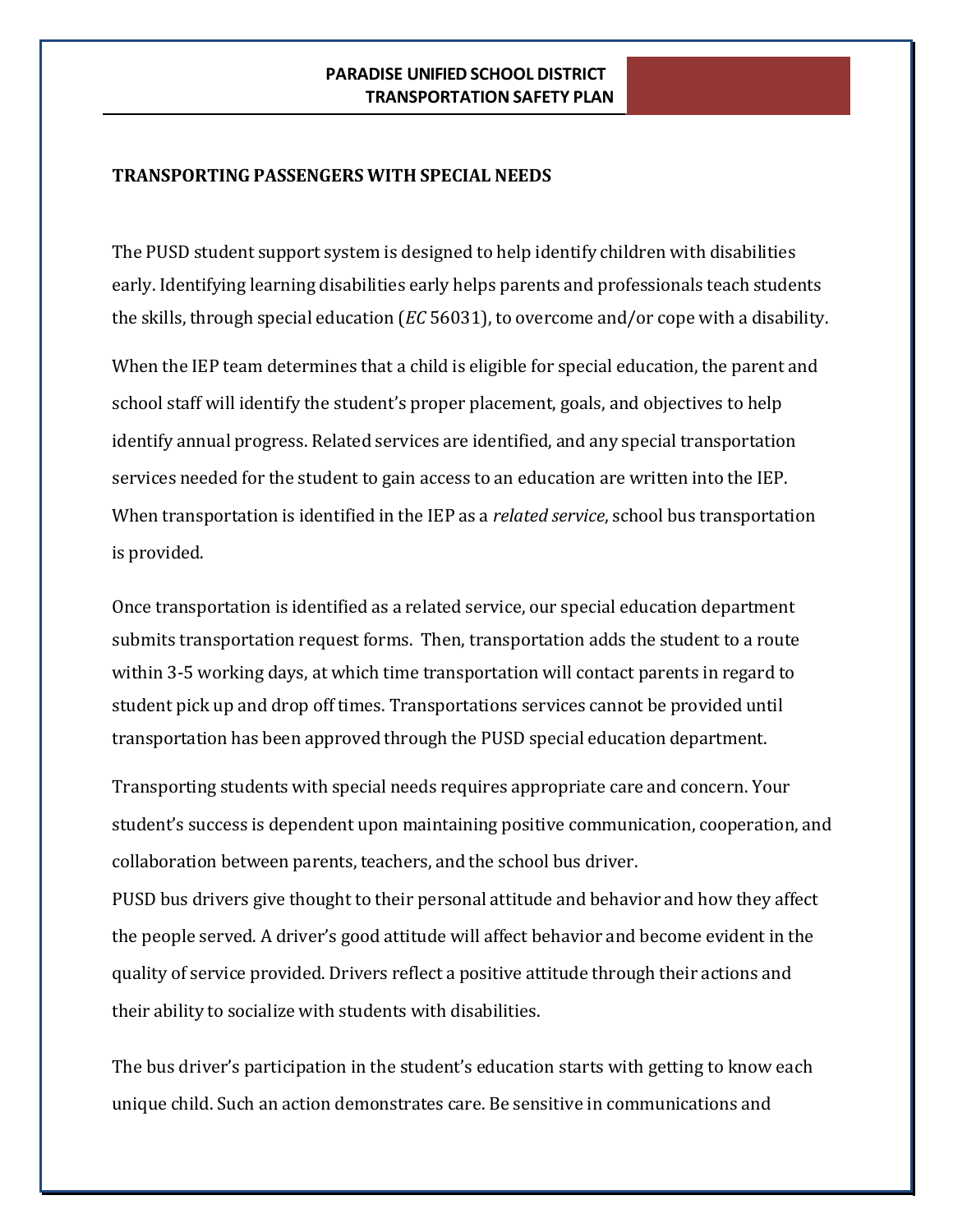providing service to ensure students are not isolated or segregated or made to feel inferior or separate from people who do not need accommodation due to a disability.

The best way for us to understand your child and their needs is to communicate and collaborate with parents and teachers daily. A driver's ability to communicate with parents and teachers to better understand the home and school environment will help provide a positive and healthy bus environment and improve their transition from home to school.

#### **Parental Responsibilities**

Parental involvement is important for safe transportation in an environment conducive toward student achievement. Parental involvement helps drivers to make informed decisions on seating arrangements, routing changes, and providing support for the student's positive behavior. Parents have the responsibility to inform the transportation provider of their child's needs and any changes that would necessitate transportation to provide a consistent and safe level of service. The driver-parent relationship should be professional, friendly, and oriented toward acquiring a better understanding of the child. As a parent, you have the responsibility to:

- Understand transportation policy.
- Participate in your child's positive behavior support system.
- Participate in communicating rules and consequences.
- Participate in educating students of safety issues and loading and unloading.
- Communicate safety concerns to the driver, transportation officials, and school administration.
- Have children ready for transportation.
- Inform bus drivers of medications needing transportation.
- Inform bus drivers of changes in a student's medication.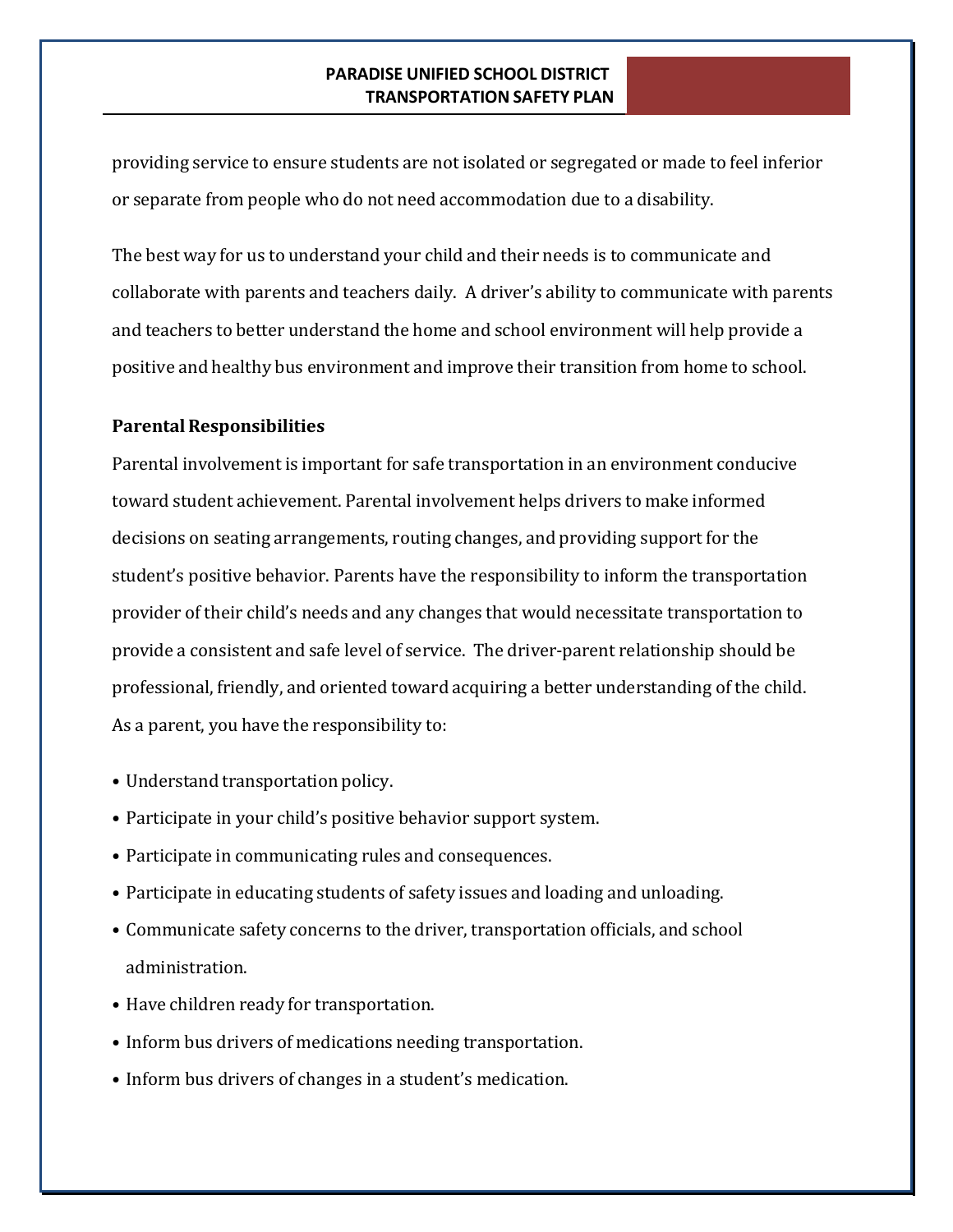- Inform transportation of any changes in the student's drop-off or pick-up time or location and the like.
- Maintain the wheelchair and other adaptive devices.
- Inform bus drivers of medical health considerations for their child.
- Provide bus drivers and transportation officials with emergency phone numbers.

#### **Confidentiality Requirements**

The IDEA (*34 CFR* 300.560) and the *Education Code* (*EC* 56347) require that information in the IEP (even if confidential) shall be made available to related service providers to transport students safely. School bus drivers are school officials who perform the IEPmandated transportation-related service. Information on the handicapping condition, medical/health issues, and other personal characteristics is provided to transportation staff to assist in the orderly and safe transportation of a student protected by the provisions of the Family Educational Rights and Privacy Act (FERPA). Transportation staff shall be trained regarding confidentiality requirements.

Bus drivers need to know about confidentiality requirements because they will have information about the students who ride the school bus. Having the students' emergency, medical, and behavioral information may affect the driver's ability to make informed decisions about transportation service.

Parents/guardians shall be required to provide pertinent information to the transportation department concerning the student's medical and physical condition. This information shall be handled as confidential under the Federal Educational Rights and Privacy Act of 1974.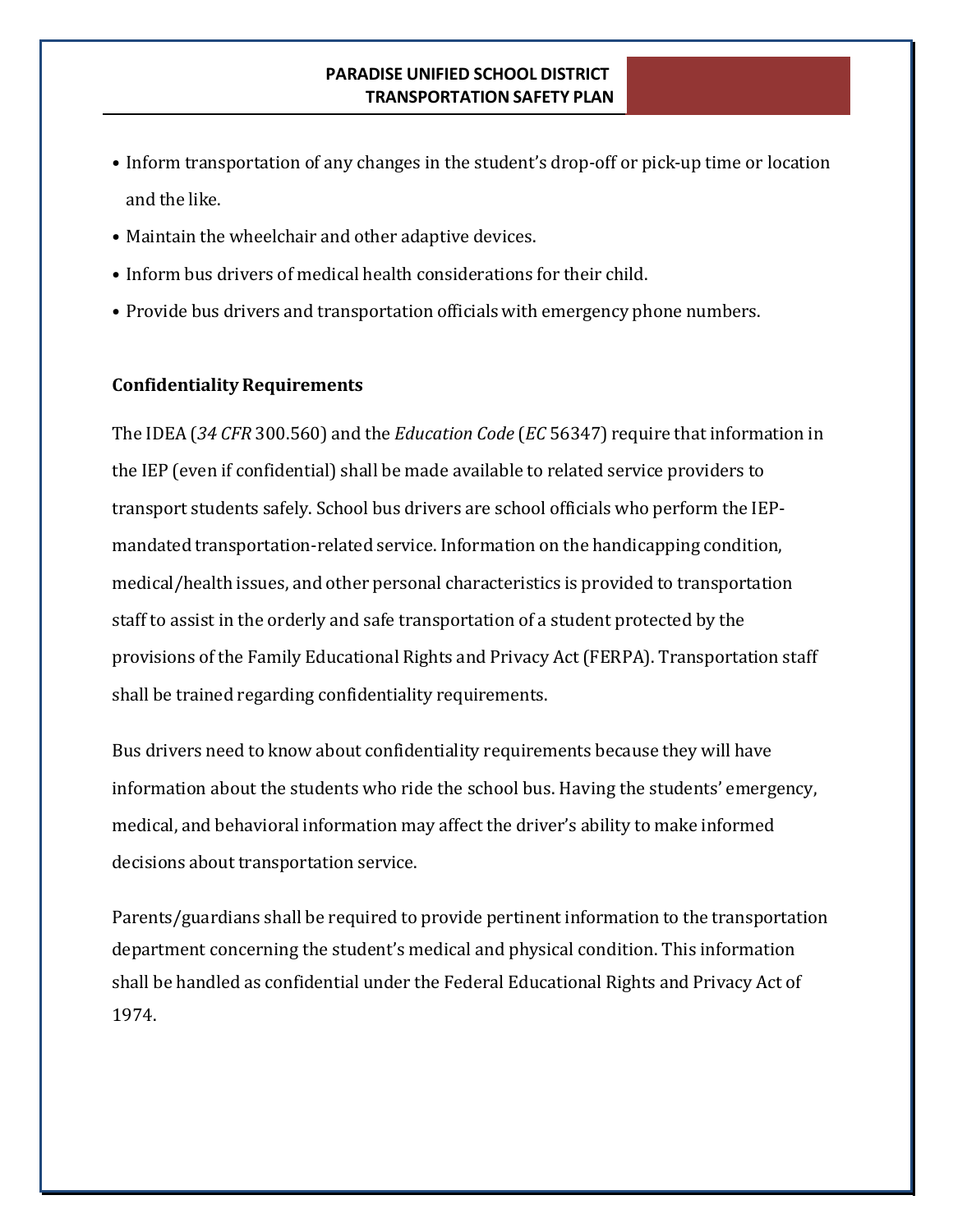The Paradise Unified School District Transportation drivers shall receive training to safely transport each student. This training shall include, although is not limited to, first aid procedures and the operation of any and all necessary specialized equipment. (Wheelchairs, lifts, tie-downs, vest, etc.) Title 13 1229.

## **Pick-up and Drop-off Locations**

The PUSD Transportation Department will route special needs buses to pick and drop off on the right side only. Therefore, no student will have to be escorted across the street. In the event an unforeseen circumstance should require a student to be escorted across the street, the driver shall comply with provisions of Vehicle Code 22112.

Parents should have students ready for AM pick up 5 minutes prior to the stop time. Students shall be at the school bus stop (usually in front of house on side walk curb), 5 minutes before stop time. Parents/Guardians shall not leave children unattended at the stop unless a waiver is submitted and approved by transportation.

Parent must notify transportation daily if students are not going to school because of illness or any other cause. If student does not ride the bus for three days, the school bus will cease servicing the stop until the parent/guardian calls transportation to restart services.

In the afternoon, when the school bus is dropping off students at home, parents must be present at the drop off time or students may be dropped off back at the school location, and parents/guardians will have arrange for transportation home. The school bus driver shall not leave children unattended at the stop unless a waiver is submitted and approved by transportation.

The transportation department must have parent approval and contact information of all adults or family members who are approved to receive the child should the parent not be available.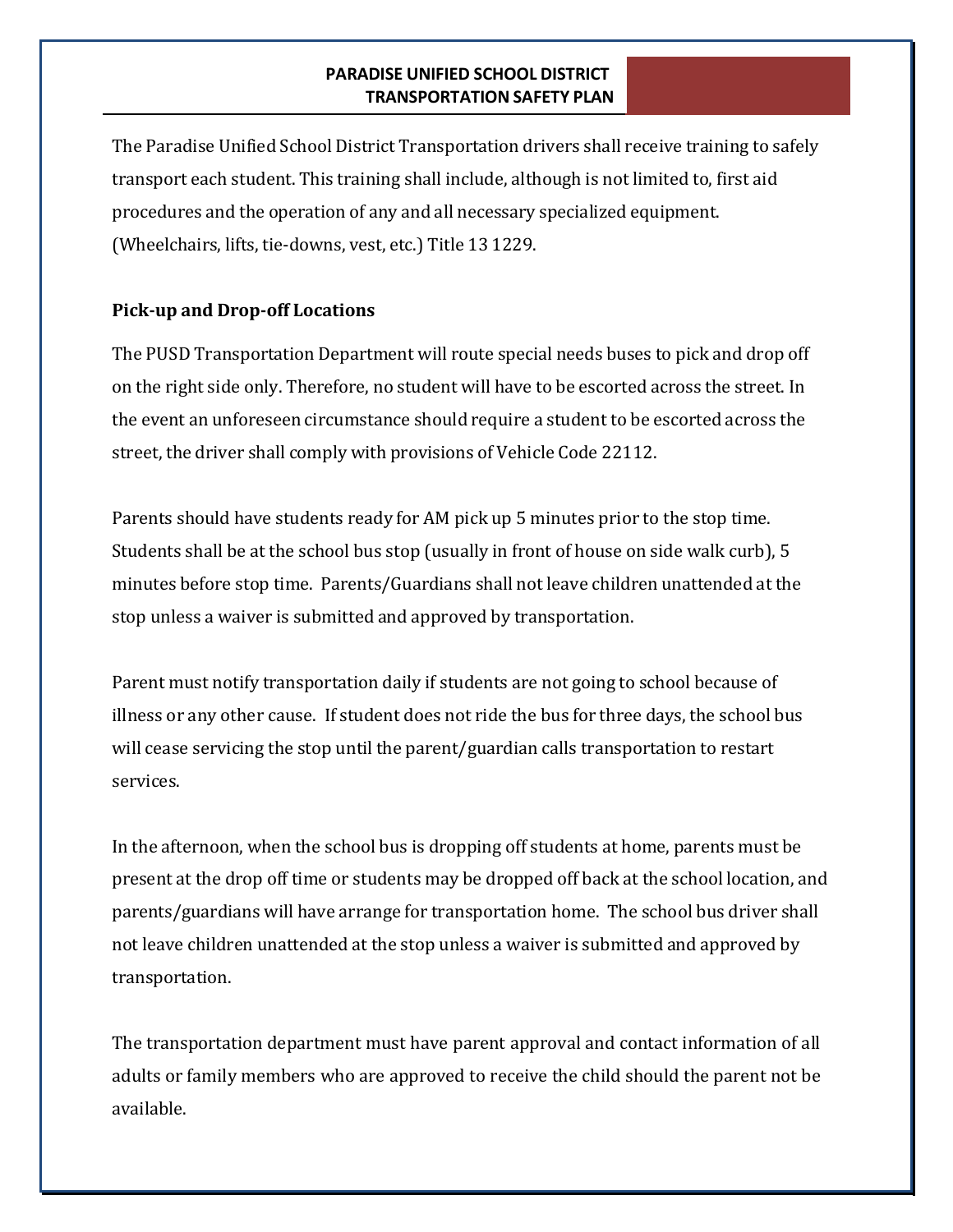Parents shall notify the transportation department immediately upon changing contact or emergency contact information. Also, plan in advance if you will be moving or if your child will be using adaptive equipment so that your child does not have an interruption in transportation services.

#### **Routing and Ride Times**

The PUSD routes students in the most cost effective means for fuel consumption and total length of route time. Students may have early AM pick up times, even as early as 6:00 AM. As well, some students may have late drop off times, sometimes as late as 4:30, or 5:00 PM, depending on school bell times, the amount of students and their destinations. We try to route students to experience a comfortable and timely trip from home to school. However, ride times can vary from 5 minutes to 2 hours depending on route configuration.

#### **Loading and Unloading Zone Communication and Supervision**

It's in the best interest of all to have as much supervision as possible in the school bus loading zones. We encourage communication and the development of rapport with your school bus driver. When students observe the school bus driver interacting with parents and school staff, it reinforces within the student that the school bus driver is a vital link between their home and school educational experience. Therefore, parents are encouraged to communicate with their school bus driver and must supervise students at the bus stops unless a waiver is submitted and approved by transportation.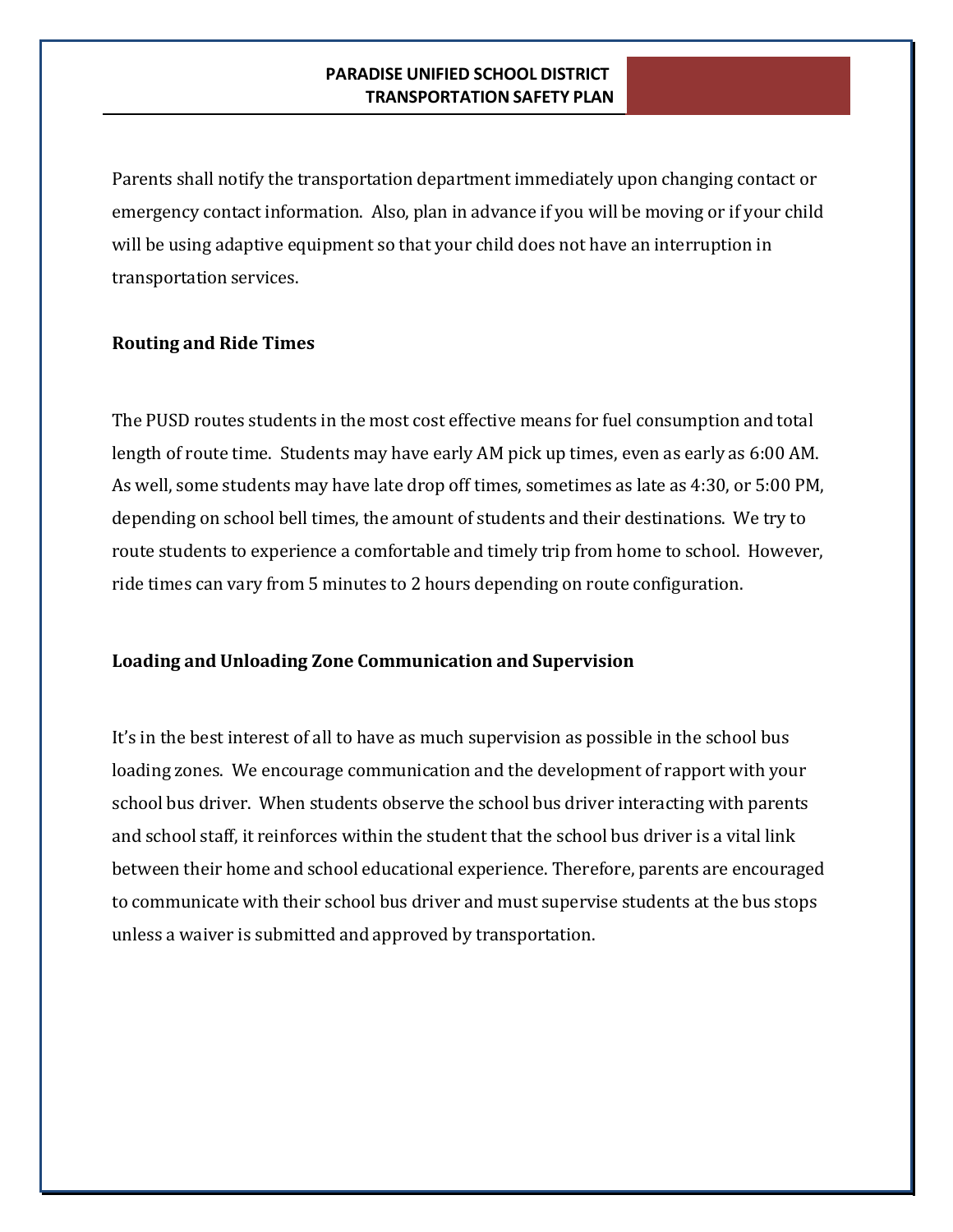# **Transporting Medications**

The transportation of medications is not allowed on the school bus. Medications shall be transferred into the possession of the school nurse by the parent or guardian only.

# **Transporting Children in Wheelchairs**

Students who need transportation while seated in a wheelchair, should be seated in a wheelchair that meets regulations stipulated in 13 CCR 1293. It is the parent-guardians responsibility to maintain the wheelchair in proper operating condition. Basically, the wheelchair must be in safe operating condition, have brakes that are operable and a restraining belt. There are many wheelchairs that are designed for transportation; these wheelchairs have been crash tested and approved for transportation in a vehicle. Most of these chairs meet what is called a WC-19 standard. It's recommended that students be transported in a wheelchair that has been crash tested and approved for transportation.

Title 13, CCR 1293, states: Wheelchairs shall be equipped as follows:

(1) Brakes and Restraining Belt. Wheelchairs shall be equipped with brakes and a restraining belt properly maintained by the owner of the chair. Electric wheelchairs transported on school buses shall be capable of being locked in gear when placed in a school bus or shall have an independent braking system capable of holding the wheelchair in place.

(2) Batteries. Batteries used to propel electric wheelchairs transported on school buses shall be both leak resistant and spill resistant or shall be placed in a leak resistant container. Batteries shall be secured to the wheelchair frame in such a manner as to prevent separation in the event of an accident.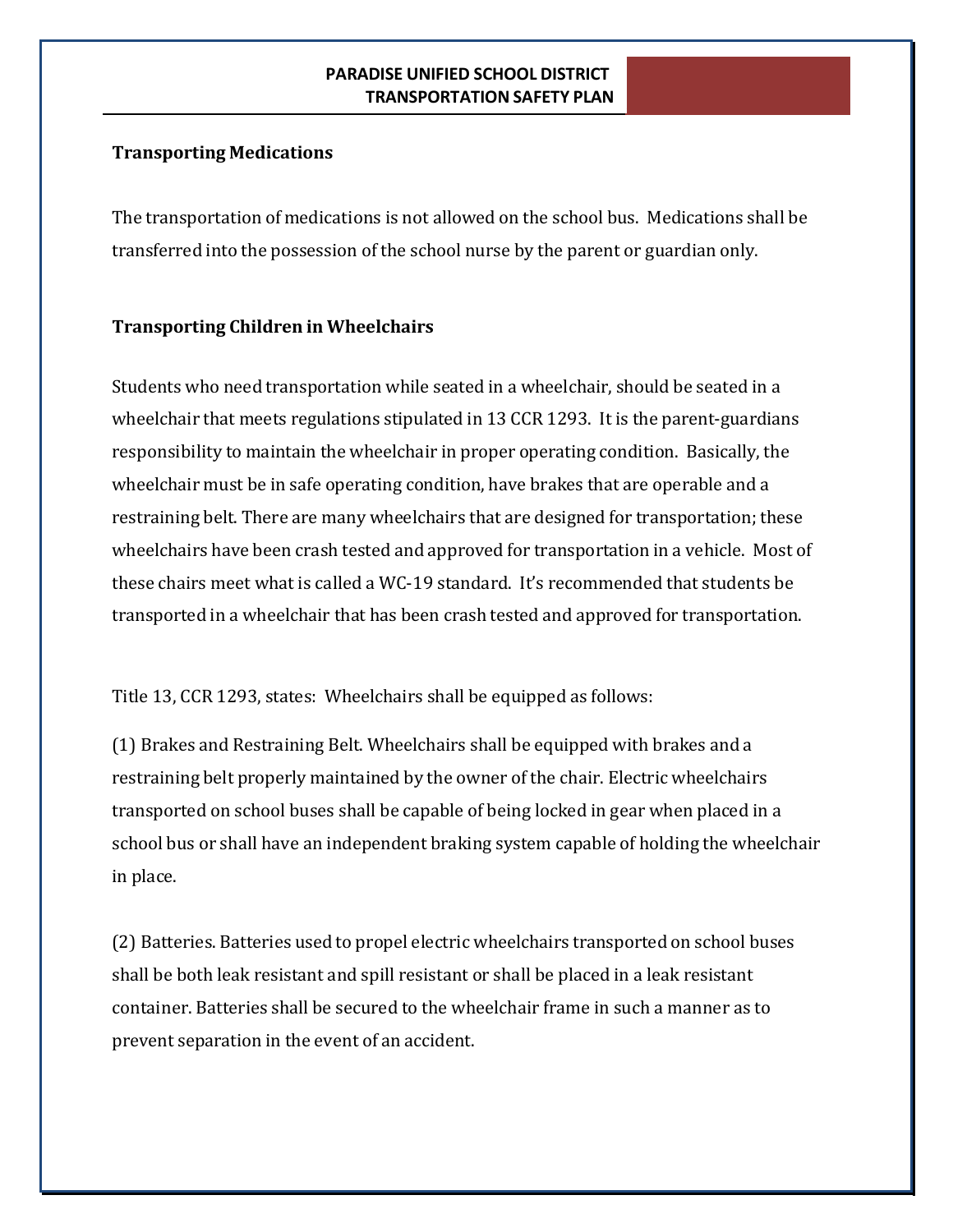#### **Transporting Children in Safety Vests, Car Seat, and Support Systems**

Some students benefit from using a safety vest or car seat while being transported in a school bus. Usually when a student needs extra support, a safety vest or car seat may be used. This is beneficial when a student needs additional physical or behavioral support. Please consult with transportation and the IEP team if requesting the use of a safety vest or car seat.

#### **Driver-Parent-TeacherCommunication**

There is a direct link between a student's ability to communicate and a students' behavioral excess. When people have difficulty communicating, they tend to have frequent behavioral outbursts.

We encourage our drivers to communicate with parents and teachers to understand our student's needs. If drivers learn about behaviors and know when and where they are likely to happen, they can plan positive behavioral interventions to guide and help teach better behavior. As drivers develop trust with each student, they are more likely to communicate in a positive and proactive manner.

Transportation wants our drivers to collaborate and communicate with teachers and parents and understand each students home and school environments to help support and teach our children how to manage their own behaviors.

When drivers notice frequent student behavioral excesses on the bus, we ask them to ask the parents, teachers or administrators for information in regard to any changes in the school or home environment that may be causing behavioral excesses. Cooperation and collaboration will assist the driver-parent-teacher relationship and assist in teaching the student how to communicate to get his or her needs fulfilled.